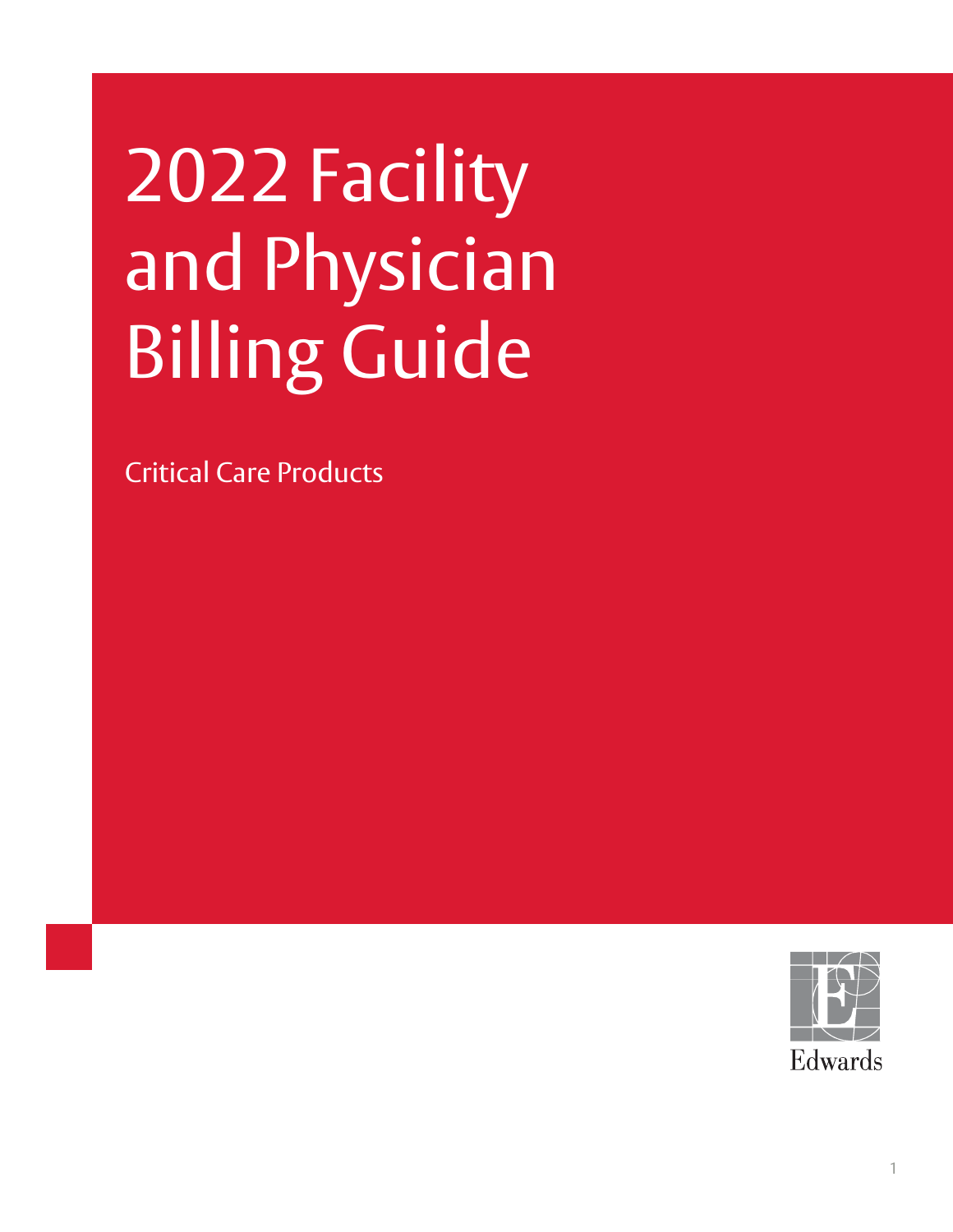#### Physician Billing Codes

Clinicians use Current Procedural Terminology (CPT<sup>1</sup>) codes to bill for procedures and services. Each CPT code is assigned unique relative value units (RVUs), which are used to determine payment by the Centers for Medicare & Medicaid Services (CMS). Some commonly billed CPT codes used to describe procedures related to Edwards Lifesciences' Critical Care technologies (e.g., Swan-Ganz catheter, FloTrac sensor, ForeSight Elite, ClearSight finger cuff, Acumen IQ sensor, and PediaSat oximetry catheters) are listed below. <sup>2</sup> This list may not be comprehensive or complete. These procedures may be subject to the CMS multiple procedure reduction payment rule. When applicable, a payment reduction of 50% is applied to all payment amounts except the procedure with the greatest RVUs, which is paid at 100% unless exempt by CPT instructions or payer policy.

| <b>CPT Code</b> | <b>Medicare National Physician</b><br><b>Description</b>                                                                                                                                                                                                                                                                                                                                                                                                                                                                                                                                                                                                                              | Facility Payment <sup>3</sup> |
|-----------------|---------------------------------------------------------------------------------------------------------------------------------------------------------------------------------------------------------------------------------------------------------------------------------------------------------------------------------------------------------------------------------------------------------------------------------------------------------------------------------------------------------------------------------------------------------------------------------------------------------------------------------------------------------------------------------------|-------------------------------|
| 36555           | Insertion of non-tunneled centrally inserted central venous catheter; younger than 5 years of age.                                                                                                                                                                                                                                                                                                                                                                                                                                                                                                                                                                                    | \$86                          |
| 36556           | Insertion of non-tunneled centrally inserted central venous catheter; age 5 years or older.                                                                                                                                                                                                                                                                                                                                                                                                                                                                                                                                                                                           | \$85                          |
| 36620           | Arterial catheterization or cannulation for sampling, monitoring or transfusion (separate procedure);<br>percutaneous.                                                                                                                                                                                                                                                                                                                                                                                                                                                                                                                                                                | \$45                          |
| 93503           | Insertion and placement of flow directed catheter (e.g., Swan-Ganz) for monitoring purposes.                                                                                                                                                                                                                                                                                                                                                                                                                                                                                                                                                                                          | \$89                          |
| 99221           | Initial hospital care, per day, for the evaluation and management of a patient, which requires these 3 key<br>components: a detailed or comprehensive history; a detailed or comprehensive examination; and<br>medical decision making that is straightforward or of low complexity. Counseling and/or coordination of<br>care with other physicians, other qualified health care professionals, or agencies are provided consistent<br>with the nature of the problem(s) and the patient's and/or family's needs. Usually, the problem(s)<br>requiring admission are of low severity. Typically, 30 minutes are spent at the bedside and on the<br>patient's hospital floor or unit. | \$101                         |
| 99222           | Initial hospital care, per day, for the evaluation and management of a patient, which requires these 3 key<br>components: a comprehensive history; a comprehensive examination; and medical decision making of<br>moderate complexity. Counseling and/or coordination of care with other physicians, other qualified<br>health care professionals, or agencies are provided consistent with the nature of the problem(s) and the<br>patient's and/or family's needs. Usually, the problem(s) requiring admission are of moderate severity.<br>Typically, 50 minutes are spent at the bedside and on the patient's hospital floor or unit.                                             | \$135                         |
| 99223           | Initial hospital care, per day, for the evaluation and management of a patient, which requires these 3 key<br>components: a comprehensive history; a comprehensive examination; and medical decision making of<br>high complexity. Counseling and/or coordination of care with other physicians, other qualified health<br>care professionals, or agencies are provided consistent with the nature of the problem(s) and the<br>patient's and/or family's needs. Usually, the problem(s) requiring admission are of high severity.<br>Typically, 70 minutes are spent at the bedside and on the patient's hospital floor or unit.                                                     | \$198                         |
| 99231           | Subsequent hospital care, per day, for the evaluation and management of a patient, which requires at<br>least 2 of these 3 key components: a problem focused interval history; a problem focused examination;<br>medical decision making that is straightforward or of low complexity. Counseling and/or coordination of<br>care with other physicians, other qualified health care professionals, or agencies are provided consistent<br>with the nature of the problem(s) and the patient's and/or family's needs. Usually, the patient is stable,<br>recovering or improving. Typically, 15 minutes are spent at the bedside and on the patient's hospital<br>floor or unit.       | \$39                          |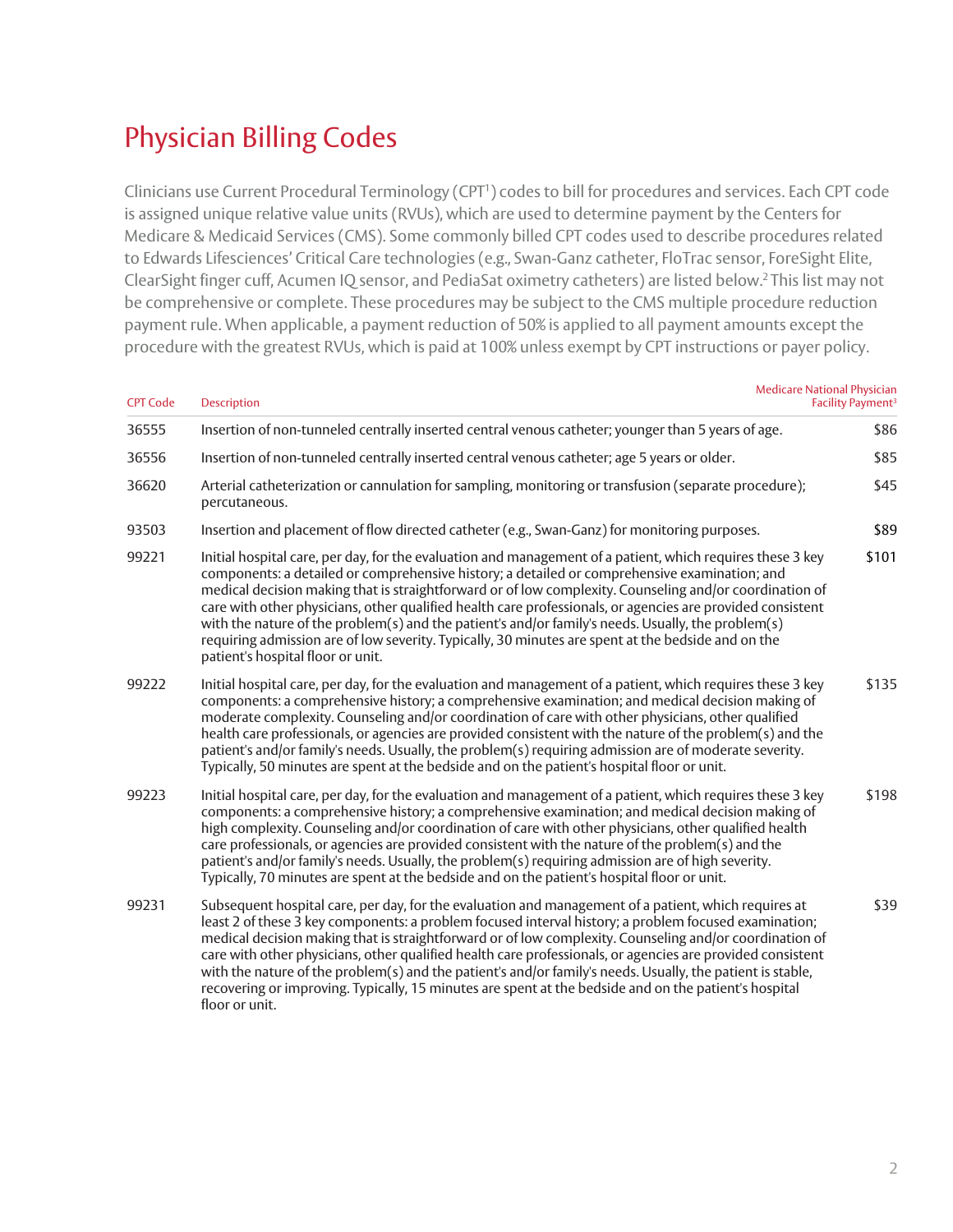#### Physician Billing Codes, cont.

| <b>CPT Code</b> | <b>Medicare National Physician</b><br><b>Description</b>                                                                                                                                                                                                                                                                                                                                                                                                                                                                                                                                                                                                                                                               | Facility Payment <sup>3</sup> |
|-----------------|------------------------------------------------------------------------------------------------------------------------------------------------------------------------------------------------------------------------------------------------------------------------------------------------------------------------------------------------------------------------------------------------------------------------------------------------------------------------------------------------------------------------------------------------------------------------------------------------------------------------------------------------------------------------------------------------------------------------|-------------------------------|
| 99232           | Subsequent hospital care, per day, for the evaluation and management of a patient, which requires at<br>least 2 of these 3 key components: an expanded problem focused interval history; an expanded problem<br>focused examination; medical decision making of moderate complexity. Counseling and/or<br>coordination of care with other physicians, other qualified health care professionals, or agencies are<br>provided consistent with the nature of the problem(s) and the patient's and/or family's needs. Usually,<br>the patient is responding inadequately to therapy or has developed a minor complication. Typically, 25<br>minutes are spent at the bedside and on the patient's hospital floor or unit. | \$71                          |
| 99233           | Subsequent hospital care, per day, for the evaluation and management of a patient, which requires at<br>least 2 of these 3 key components: a detailed interval history; a detailed examination; medical decision<br>making of high complexity. Counseling and/or coordination of care with other physicians, other<br>qualified health care professionals, or agencies are provided consistent with the nature of the<br>problem(s) and the patient's and/or family's needs. Usually, the patient is unstable or has developed a<br>significant complication or a significant new problem. Typically, 35 minutes are spent at the bedside and<br>on the patient's hospital floor or unit.                              | \$102                         |
| 99291           | Critical care evaluation and management of the critically ill or critically injured patient, first 30-74<br>minutes.                                                                                                                                                                                                                                                                                                                                                                                                                                                                                                                                                                                                   | \$219                         |
| +99292          | Critical care evaluation and management of the critically ill or critically injured patient, each additional<br>30 minutes (List separately in addition to code for primary service) <sup>4</sup> .                                                                                                                                                                                                                                                                                                                                                                                                                                                                                                                    | \$110                         |

#### Revenue Codes<sup>5</sup> and HCPCS C-Codes

Revenue codes help hospitals categorize services provided by revenue center. Medicare utilizes revenue codes for cost reporting purposes. It may be appropriate for hospitals to capture the cost for some of Edwards Lifesciences' Critical Care technologies for payer reporting or cost accounting purposes as expenses within Revenue Code 0278 (Medical/Surgical Supplies and Devices–Other Implants) on the hospital's UB-04 billing form.

HCPCS C-codes do not apply to inpatient surgical procedures.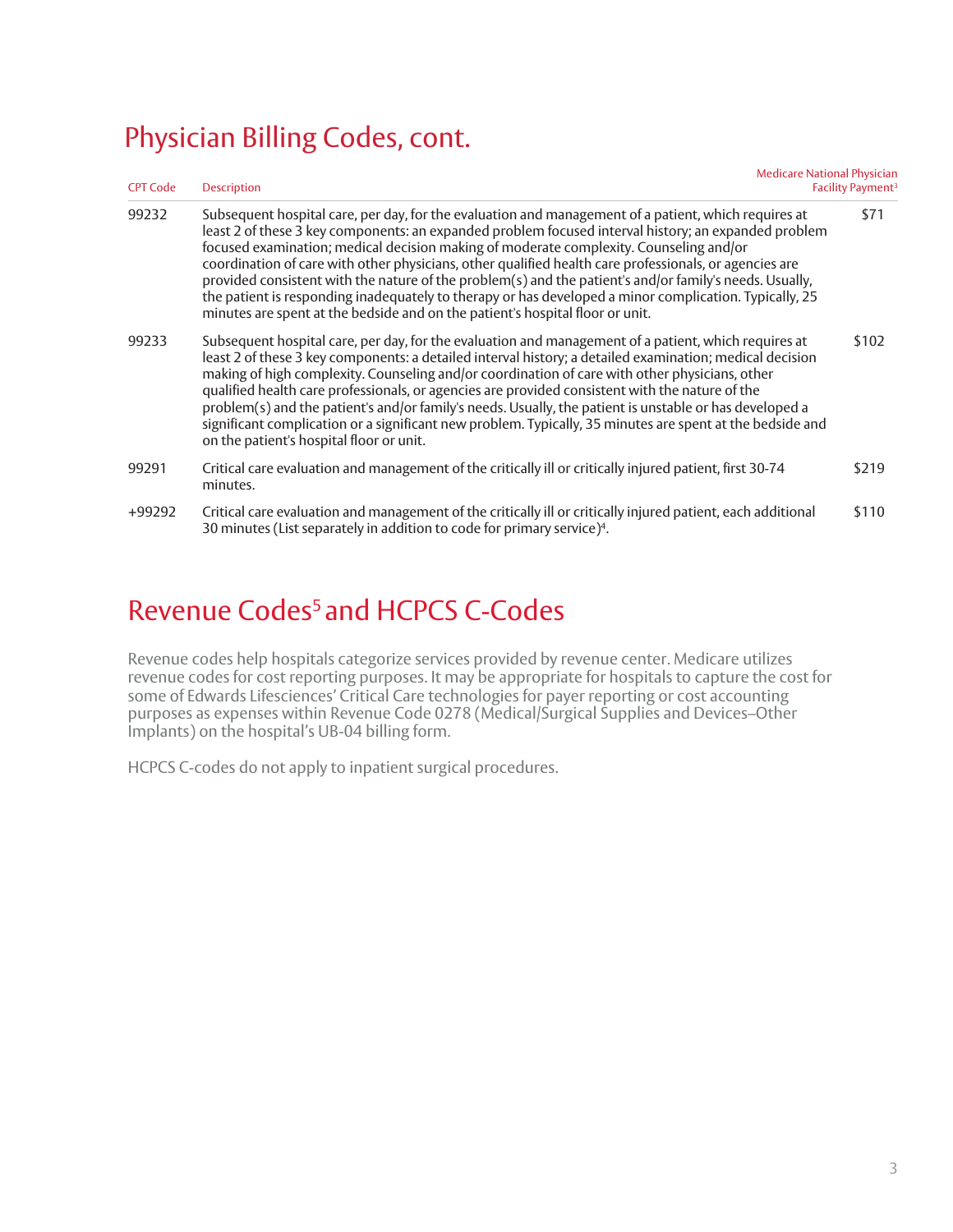Medicare inpatient hospital reimbursement is based upon the Medicare Severity Diagnostic-Related Group (MS-DRG) classification system, which assigns MS-DRGs based on ICD-10 diagnosis and procedure codes.

| <b>ICD-10</b><br>Procedure<br>Code <sup>6</sup> | Description                                                                                       |
|-------------------------------------------------|---------------------------------------------------------------------------------------------------|
| 02HP03Z                                         | Insertion of Infusion Device into Pulmonary Trunk, Open Approach                                  |
| 02HP33Z                                         | Insertion of Infusion Device into Pulmonary Trunk, Percutaneous Approach                          |
| 02HP43Z                                         | Insertion of Infusion Device into Pulmonary Trunk, Percutaneous Endoscopic Approach               |
| 02HQ03Z                                         | Insertion of Infusion Device into Right Pulmonary Artery, Open Approach                           |
| 02HQ33Z                                         | Insertion of Infusion Device into Right Pulmonary Artery, Percutaneous Approach                   |
| 02HQ43Z                                         | Insertion of Infusion Device into Right Pulmonary Artery, Percutaneous Endoscopic Approach        |
| 02HR03Z                                         | Insertion of Infusion Device into Left Pulmonary Artery, Open Approach                            |
| 02HR33Z                                         | Insertion of Infusion Device into Left Pulmonary Artery, Percutaneous Approach                    |
| 02HR43Z                                         | Insertion of Infusion Device into Left Pulmonary Artery, Percutaneous Endoscopic Approach         |
| 02H633Z                                         | Insertion of Infusion Device into Right Atrium, Percutaneous Approach                             |
| 02HK33Z                                         | Insertion of Infusion Device into Right Ventricle, Percutaneous Approach                          |
| 02HS03Z                                         | Insertion of Infusion Device into Right Pulmonary Vein, Open Approach                             |
| 02HS33Z                                         | Insertion of Infusion Device into Right Pulmonary Vein, Percutaneous Approach                     |
| 02HS43Z                                         | Insertion of Infusion Device into Right Pulmonary Vein, Percutaneous Endoscopic Approach          |
| 02HT03Z                                         | Insertion of Infusion Device into Left Pulmonary Vein, Open Approach                              |
| 02HT33Z                                         | Insertion of Infusion Device into Left Pulmonary Vein, Percutaneous Approach                      |
| 02HT43Z                                         | Insertion of Infusion Device into Left Pulmonary Vein, Percutaneous Endoscopic Approach           |
| 02HV03Z                                         | Insertion of Infusion Device into Superior Vena Cava, Open Approach                               |
| 02HV33Z                                         | Insertion of Infusion Device into Superior Vena Cava, Percutaneous Approach                       |
| 02HV43Z                                         | Insertion of Infusion Device into Superior Vena Cava, Percutaneous Endoscopic Approach            |
| 02HW03Z                                         | Insertion of Infusion Device into Thoracic Aorta, Descending, Open Approach                       |
| 02HW33Z                                         | Insertion of Infusion Device into Thoracic Aorta, Descending, Percutaneous Approach               |
| 02HW43Z                                         | Insertion of Infusion Device into Thoracic Aorta, Descending, Percutaneous Endoscopic Approach    |
| 03H003Z                                         | Insertion of Infusion Device into Right Internal Mammary Artery, Open Approach                    |
| 03H033Z                                         | Insertion of Infusion Device into Right Internal Mammary Artery, Percutaneous Approach            |
| 03H043Z                                         | Insertion of Infusion Device into Right Internal Mammary Artery, Percutaneous Endoscopic Approach |
| 03H103Z                                         | Insertion of Infusion Device into Left Internal Mammary Artery, Open Approach                     |
| 03H133Z                                         | Insertion of Infusion Device into Left Internal Mammary Artery, Percutaneous Approach             |
| 03H143Z                                         | Insertion of Infusion Device into Left Internal Mammary Artery, Percutaneous Endoscopic Approach  |
| 03H203Z                                         | Insertion of Infusion Device into Innominate Artery, Open Approach                                |
| 03H233Z                                         | Insertion of Infusion Device into Innominate Artery, Percutaneous Approach                        |
| 03H243Z                                         | Insertion of Infusion Device into Innominate Artery, Percutaneous Endoscopic Approach             |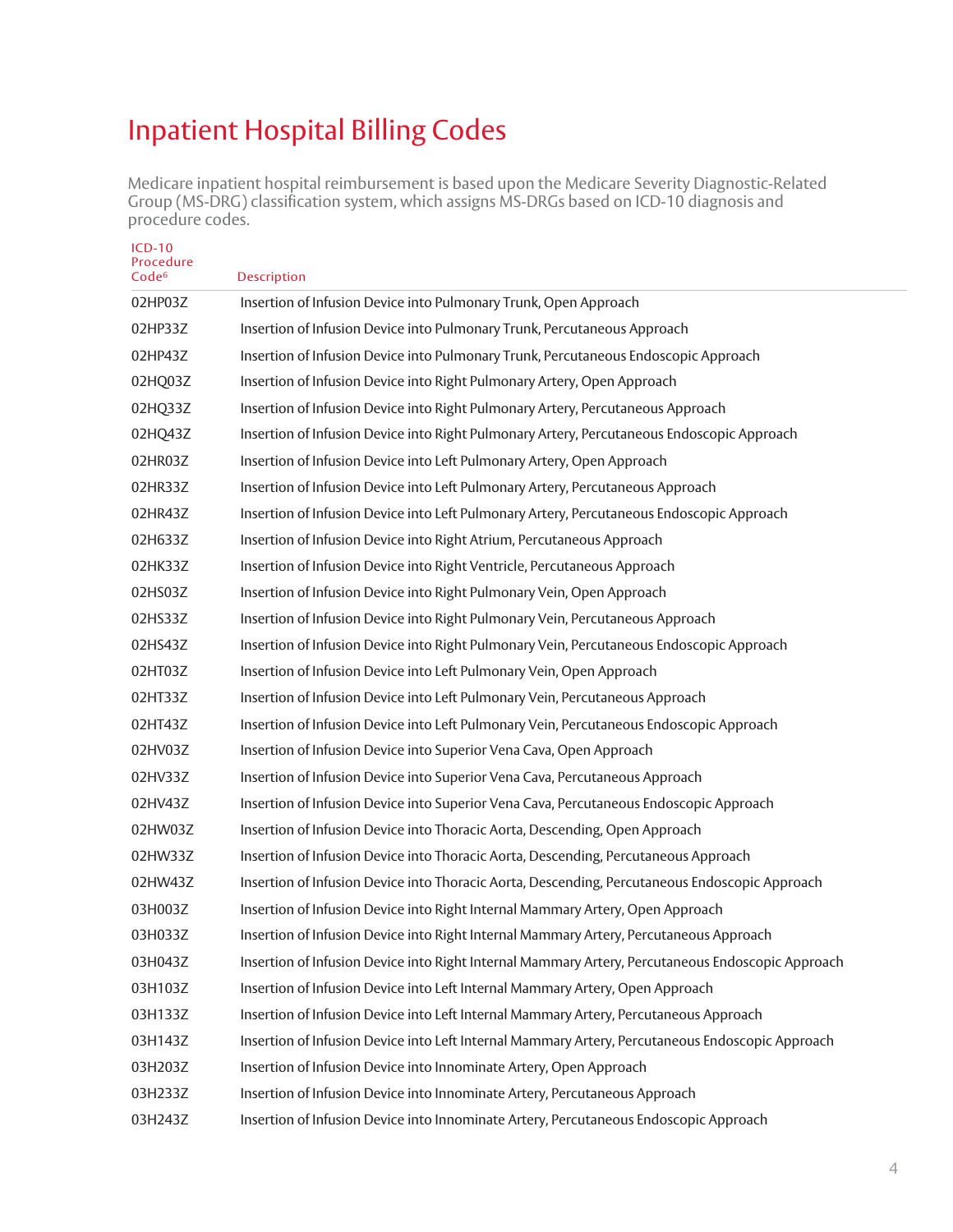| Procedure<br>Code <sup>5</sup> | Description                                                                                 |
|--------------------------------|---------------------------------------------------------------------------------------------|
| 03H303Z                        | Insertion of Infusion Device into Right Subclavian Artery, Open Approach                    |
| 03H333Z                        | Insertion of Infusion Device into Right Subclavian Artery, Percutaneous Approach            |
| 03H343Z                        | Insertion of Infusion Device into Right Subclavian Artery, Percutaneous Endoscopic Approach |
| 03H403Z                        | Insertion of Infusion Device into Left Subclavian Artery, Open Approach                     |
| 03H433Z                        | Insertion of Infusion Device into Left Subclavian Artery, Percutaneous Approach             |
| 03H443Z                        | Insertion of Infusion Device into Left Subclavian Artery, Percutaneous Endoscopic Approach  |
| 03H503Z                        | Insertion of Infusion Device into Right Axillary Artery, Open Approach                      |
| 03H533Z                        | Insertion of Infusion Device into Right Axillary Artery, Percutaneous Approach              |
| 03H543Z                        | Insertion of Infusion Device into Right Axillary Artery, Percutaneous Endoscopic Approach   |
| 03H603Z                        | Insertion of Infusion Device into Left Axillary Artery, Open Approach                       |
| 03H633Z                        | Insertion of Infusion Device into Left Axillary Artery, Percutaneous Approach               |
| 03H643Z                        | Insertion of Infusion Device into Left Axillary Artery, Percutaneous Endoscopic Approach    |
| 03H703Z                        | Insertion of Infusion Device into Right Brachial Artery, Open Approach                      |
| 03H733Z                        | Insertion of Infusion Device into Right Brachial Artery, Percutaneous Approach              |
| 03H743Z                        | Insertion of Infusion Device into Right Brachial Artery, Percutaneous Endoscopic Approach   |
| 03H803Z                        | Insertion of Infusion Device into Left Brachial Artery, Open Approach                       |
| 03H833Z                        | Insertion of Infusion Device into Left Brachial Artery, Percutaneous Approach               |
| 03H843Z                        | Insertion of Infusion Device into Left Brachial Artery, Percutaneous Endoscopic Approach    |
| 03H903Z                        | Insertion of Infusion Device into Right Ulnar Artery, Open Approach                         |
| 03H933Z                        | Insertion of Infusion Device into Right Ulnar Artery, Percutaneous Approach                 |
| 03H943Z                        | Insertion of Infusion Device into Right Ulnar Artery, Percutaneous Endoscopic Approach      |
| 03HA03Z                        | Insertion of Infusion Device into Left Ulnar Artery, Open Approach                          |
| 03HA33Z                        | Insertion of Infusion Device into Left Ulnar Artery, Percutaneous Approach                  |
| 03HA43Z                        | Insertion of Infusion Device into Left Ulnar Artery, Percutaneous Endoscopic Approach       |
| 03HB03Z                        | Insertion of Infusion Device into Right Radial Artery, Open Approach                        |
| 03HB33Z                        | Insertion of Infusion Device into Right Radial Artery, Percutaneous Approach                |
| 03HB43Z                        | Insertion of Infusion Device into Right Radial Artery, Percutaneous Endoscopic Approach     |
| 03HC03Z                        | Insertion of Infusion Device into Left Radial Artery, Open Approach                         |
| 03HC33Z                        | Insertion of Infusion Device into Left Radial Artery, Percutaneous Approach                 |
| 03HC43Z                        | Insertion of Infusion Device into Left Radial Artery, Percutaneous Endoscopic Approach      |
| 03HD03Z                        | Insertion of Infusion Device into Right Hand Artery, Open Approach                          |
| 03HD33Z                        | Insertion of Infusion Device into Right Hand Artery, Percutaneous Approach                  |
| 03HD43Z                        | Insertion of Infusion Device into Right Hand Artery, Percutaneous Endoscopic Approach       |
| 03HF03Z                        | Insertion of Infusion Device into Left Hand Artery, Open Approach                           |
| 03HF33Z                        | Insertion of Infusion Device into Left Hand Artery, Percutaneous Approach                   |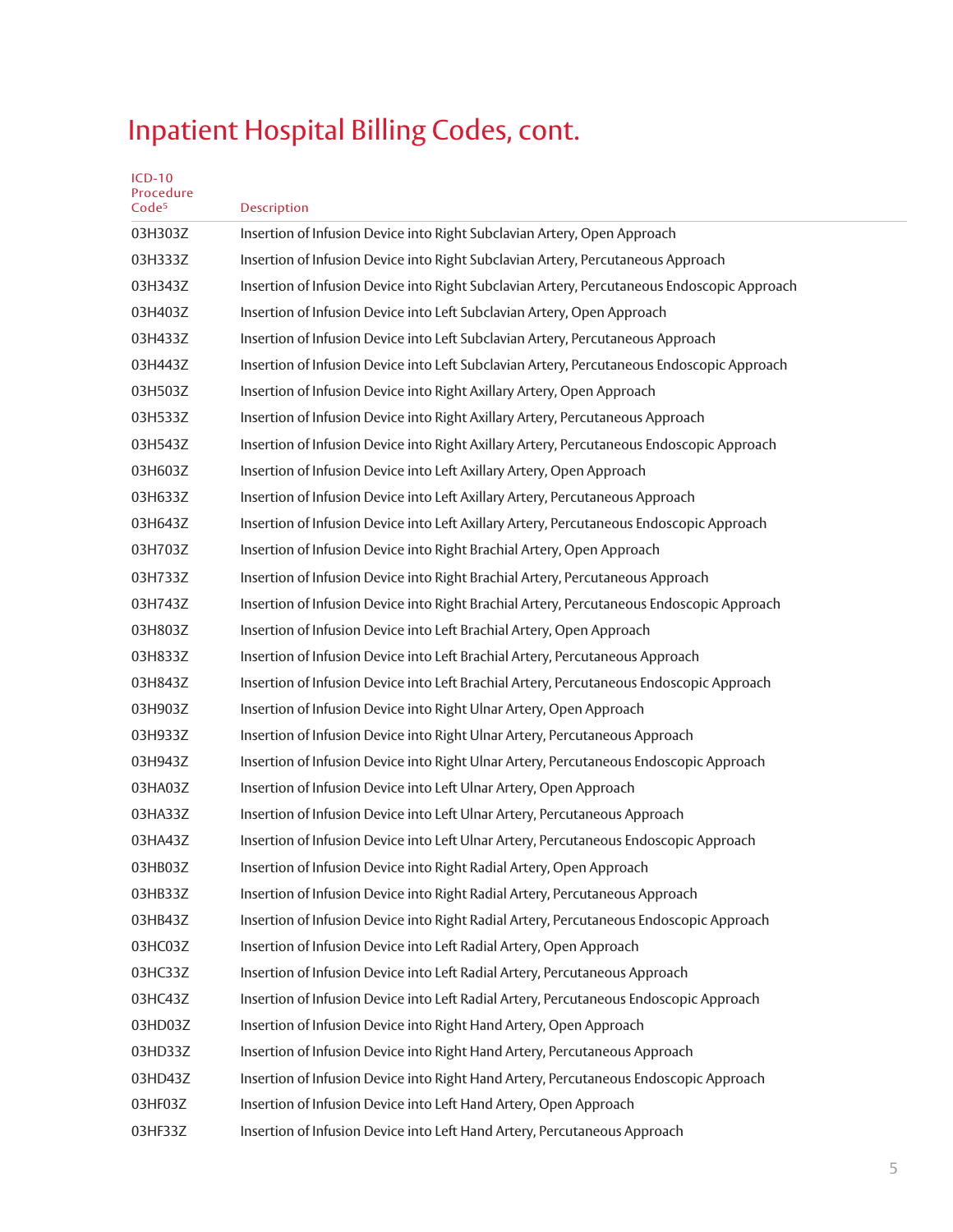| Procedure<br>Code <sup>5</sup> | Description                                                                                       |
|--------------------------------|---------------------------------------------------------------------------------------------------|
| 03HF43Z                        | Insertion of Infusion Device into Left Hand Artery, Percutaneous Endoscopic Approach              |
| 03HG03Z                        | Insertion of Infusion Device into Intracranial Artery, Open Approach                              |
| 03HG33Z                        | Insertion of Infusion Device into Intracranial Artery, Percutaneous Approach                      |
| 03HG43Z                        | Insertion of Infusion Device into Intracranial Artery, Percutaneous Endoscopic Approach           |
| 03HH03Z                        | Insertion of Infusion Device into Right Common Carotid Artery, Open Approach                      |
| 03HH33Z                        | Insertion of Infusion Device into Right Common Carotid Artery, Percutaneous Approach              |
| 03HH43Z                        | Insertion of Infusion Device into Right Common Carotid Artery, Percutaneous Endoscopic Approach   |
| 03HJ03Z                        | Insertion of Infusion Device into Left Common Carotid Artery, Open Approach                       |
| 03HJ33Z                        | Insertion of Infusion Device into Left Common Carotid Artery, Percutaneous Approach               |
| 03HJ43Z                        | Insertion of Infusion Device into Left Common Carotid Artery, Percutaneous Endoscopic Approach    |
| 03HK03Z                        | Insertion of Infusion Device into Right Internal Carotid Artery, Open Approach                    |
| 03HK33Z                        | Insertion of Infusion Device into Right Internal Carotid Artery, Percutaneous Approach            |
| 03HK43Z                        | Insertion of Infusion Device into Right Internal Carotid Artery, Percutaneous Endoscopic Approach |
| 03HL03Z                        | Insertion of Infusion Device into Left Internal Carotid Artery, Open Approach                     |
| 03HL33Z                        | Insertion of Infusion Device into Left Internal Carotid Artery, Percutaneous Approach             |
| 03HL43Z                        | Insertion of Infusion Device into Left Internal Carotid Artery, Percutaneous Endoscopic Approach  |
| 03HM03Z                        | Insertion of Infusion Device into Right External Carotid Artery, Open Approach                    |
| 03HM33Z                        | Insertion of Infusion Device into Right External Carotid Artery, Percutaneous Approach            |
| 03HM43Z                        | Insertion of Infusion Device into Right External Carotid Artery, Percutaneous Endoscopic Approach |
| 03HN03Z                        | Insertion of Infusion Device into Left External Carotid Artery, Open Approach                     |
| 03HN33Z                        | Insertion of Infusion Device into Left External Carotid Artery, Percutaneous Approach             |
| 03HN43Z                        | Insertion of Infusion Device into Left External Carotid Artery, Percutaneous Endoscopic Approach  |
| 03HP03Z                        | Insertion of Infusion Device into Right Vertebral Artery, Open Approach                           |
| 03HP33Z                        | Insertion of Infusion Device into Right Vertebral Artery, Percutaneous Approach                   |
| 03HP43Z                        | Insertion of Infusion Device into Right Vertebral Artery, Percutaneous Endoscopic Approach        |
| 03HQ03Z                        | Insertion of Infusion Device into Left Vertebral Artery, Open Approach                            |
| 03HQ33Z                        | Insertion of Infusion Device into Left Vertebral Artery, Percutaneous Approach                    |
| 03HQ43Z                        | Insertion of Infusion Device into Left Vertebral Artery, Percutaneous Endoscopic Approach         |
| 03HR03Z                        | Insertion of Infusion Device into Face Artery, Open Approach                                      |
| 03HR33Z                        | Insertion of Infusion Device into Face Artery, Percutaneous Approach                              |
| 03HR43Z                        | Insertion of Infusion Device into Face Artery, Percutaneous Endoscopic Approach                   |
| 03HS03Z                        | Insertion of Infusion Device into Right Temporal Artery, Open Approach                            |
| 03HS33Z                        | Insertion of Infusion Device into Right Temporal Artery, Percutaneous Approach                    |
| 03HS43Z                        | Insertion of Infusion Device into Right Temporal Artery, Percutaneous Endoscopic Approach         |
| 03HT03Z                        | Insertion of Infusion Device into Left Temporal Artery, Open Approach                             |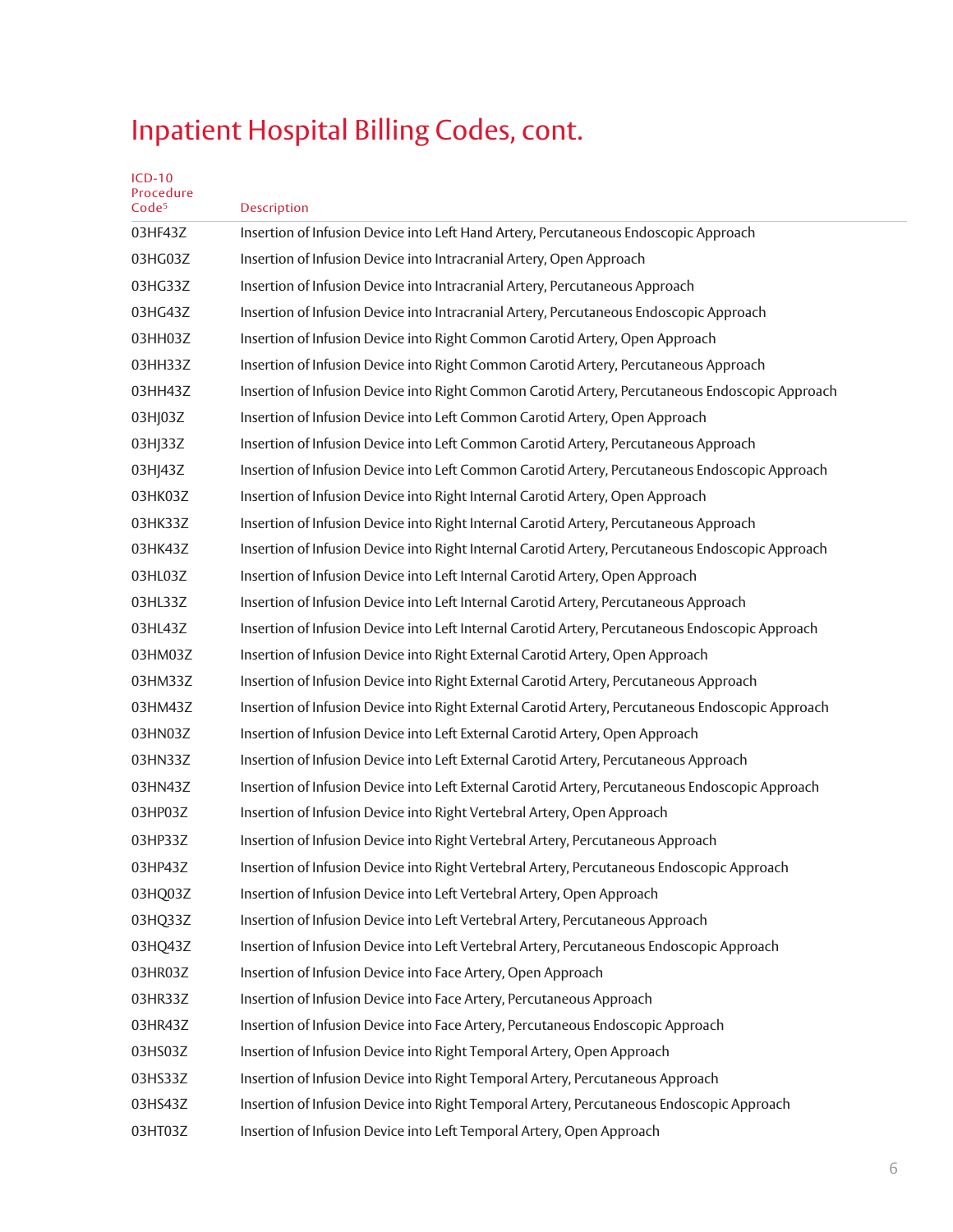| Procedure<br>Code <sup>5</sup> | Description                                                                                    |
|--------------------------------|------------------------------------------------------------------------------------------------|
| 03HT43Z                        | Insertion of Infusion Device into Left Temporal Artery, Percutaneous Endoscopic Approach       |
| 03HU03Z                        | Insertion of Infusion Device into Right Thyroid Artery, Open Approach                          |
| 03HU33Z                        | Insertion of Infusion Device into Right Thyroid Artery, Percutaneous Approach                  |
| 03HU43Z                        | Insertion of Infusion Device into Right Thyroid Artery, Percutaneous Endoscopic Approach       |
| 03HV03Z                        | Insertion of Infusion Device into Left Thyroid Artery, Open Approach                           |
| 03HV33Z                        | Insertion of Infusion Device into Left Thyroid Artery, Percutaneous Approach                   |
| 03HV43Z                        | Insertion of Infusion Device into Left Thyroid Artery, Percutaneous Endoscopic Approach        |
| 03HY03Z                        | Insertion of Infusion Device into Upper Artery, Open Approach                                  |
| 03HY33Z                        | Insertion of Infusion Device into Upper Artery, Percutaneous Approach                          |
| 03HY43Z                        | Insertion of Infusion Device into Upper Artery, Percutaneous Endoscopic Approach               |
| 04H003Z                        | Insertion of Infusion Device into Abdominal Aorta, Open Approach                               |
| 04H033Z                        | Insertion of Infusion Device into Abdominal Aorta, Percutaneous Approach                       |
| 04H043Z                        | Insertion of Infusion Device into Abdominal Aorta, Percutaneous Endoscopic Approach            |
| 04H103Z                        | Insertion of Infusion Device into Celiac Artery, Open Approach                                 |
| 04H133Z                        | Insertion of Infusion Device into Celiac Artery, Percutaneous Approach                         |
| 04H143Z                        | Insertion of Infusion Device into Celiac Artery, Percutaneous Endoscopic Approach              |
| 04H203Z                        | Insertion of Infusion Device into Gastric Artery, Open Approach                                |
| 04H233Z                        | Insertion of Infusion Device into Gastric Artery, Percutaneous Approach                        |
| 04H243Z                        | Insertion of Infusion Device into Gastric Artery, Percutaneous Endoscopic Approach             |
| 04H303Z                        | Insertion of Infusion Device into Hepatic Artery, Open Approach                                |
| 04H333Z                        | Insertion of Infusion Device into Hepatic Artery, Percutaneous Approach                        |
| 04H343Z                        | Insertion of Infusion Device into Hepatic Artery, Percutaneous Endoscopic Approach             |
| 04H403Z                        | Insertion of Infusion Device into Splenic Artery, Open Approach                                |
| 04H433Z                        | Insertion of Infusion Device into Splenic Artery, Percutaneous Approach                        |
| 04H443Z                        | Insertion of Infusion Device into Splenic Artery, Percutaneous Endoscopic Approach             |
| 04H503Z                        | Insertion of Infusion Device into Superior Mesenteric Artery, Open Approach                    |
| 04H533Z                        | Insertion of Infusion Device into Superior Mesenteric Artery, Percutaneous Approach            |
| 04H543Z                        | Insertion of Infusion Device into Superior Mesenteric Artery, Percutaneous Endoscopic Approach |
| 04H603Z                        | Insertion of Infusion Device into Right Colic Artery, Open Approach                            |
| 04H633Z                        | Insertion of Infusion Device into Right Colic Artery, Percutaneous Approach                    |
| 04H643Z                        | Insertion of Infusion Device into Right Colic Artery, Percutaneous Endoscopic Approach         |
| 04H703Z                        | Insertion of Infusion Device into Left Colic Artery, Open Approach                             |
| 04H733Z                        | Insertion of Infusion Device into Left Colic Artery, Percutaneous Approach                     |
| 04H743Z                        | Insertion of Infusion Device into Left Colic Artery, Percutaneous Endoscopic Approach          |
| 04H803Z                        | Insertion of Infusion Device into Middle Colic Artery, Open Approach                           |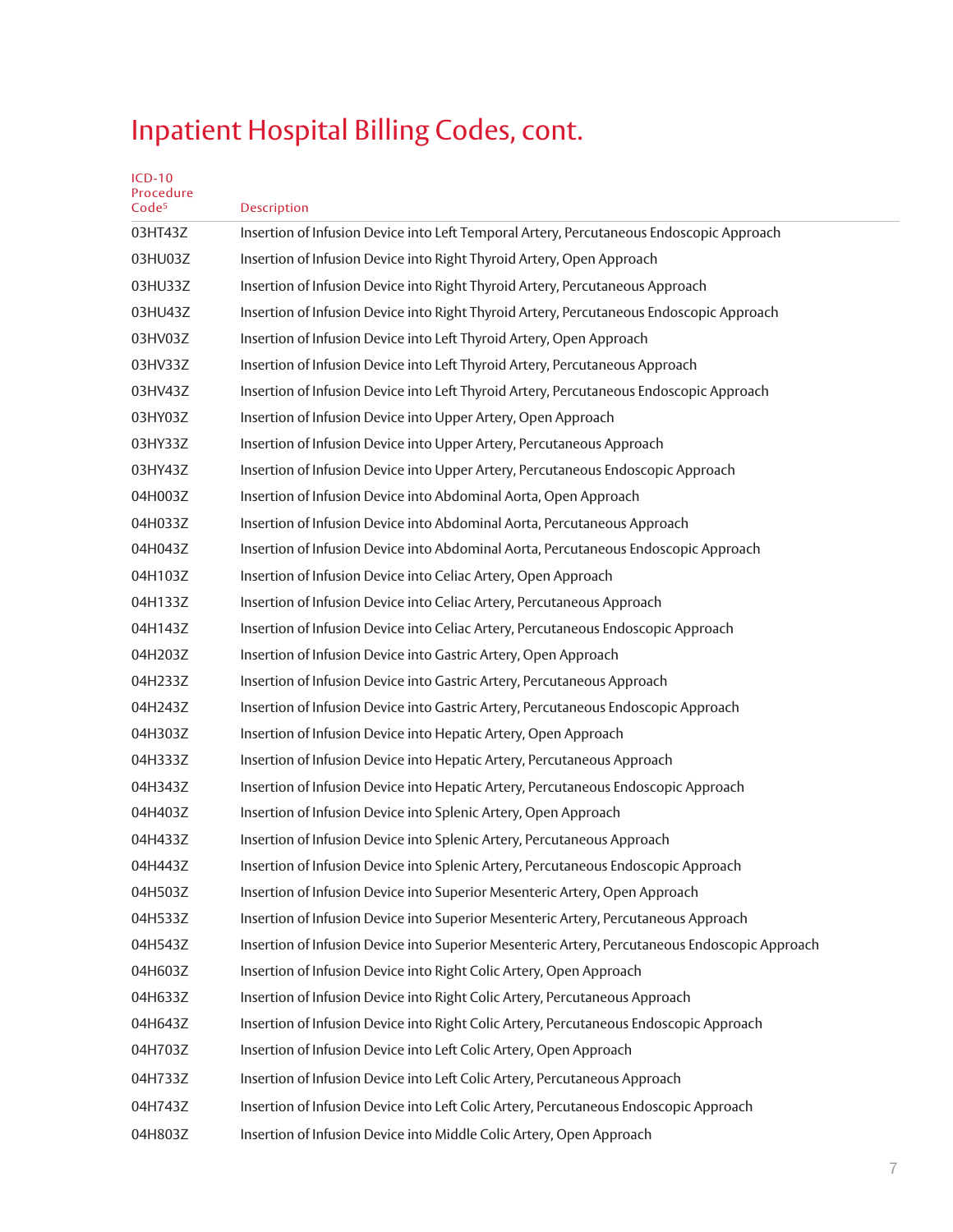| Procedure<br>Code <sup>5</sup> | Description                                                                                     |
|--------------------------------|-------------------------------------------------------------------------------------------------|
| 04H843Z                        | Insertion of Infusion Device into Middle Colic Artery, Percutaneous Endoscopic Approach         |
| 04H903Z                        | Insertion of Infusion Device into Right Renal Artery, Open Approach                             |
| 04H933Z                        | Insertion of Infusion Device into Right Renal Artery, Percutaneous Approach                     |
| 04H943Z                        | Insertion of Infusion Device into Right Renal Artery, Percutaneous Endoscopic Approach          |
| 04HA03Z                        | Insertion of Infusion Device into Left Renal Artery, Open Approach                              |
| 04HA33Z                        | Insertion of Infusion Device into Left Renal Artery, Percutaneous Approach                      |
| 04HA43Z                        | Insertion of Infusion Device into Left Renal Artery, Percutaneous Endoscopic Approach           |
| 04HB03Z                        | Insertion of Infusion Device into Inferior Mesenteric Artery, Open Approach                     |
| 04HB33Z                        | Insertion of Infusion Device into Inferior Mesenteric Artery, Percutaneous Approach             |
| 04HB43Z                        | Insertion of Infusion Device into Inferior Mesenteric Artery, Percutaneous Endoscopic Approach  |
| 04HC03Z                        | Insertion of Infusion Device into Right Common Iliac Artery, Open Approach                      |
| 04HC33Z                        | Insertion of Infusion Device into Right Common Iliac Artery, Percutaneous Approach              |
| 04HC43Z                        | Insertion of Infusion Device into Right Common Iliac Artery, Percutaneous Endoscopic Approach   |
| 04HD03Z                        | Insertion of Infusion Device into Left Common Iliac Artery, Open Approach                       |
| 04HD33Z                        | Insertion of Infusion Device into Left Common Iliac Artery, Percutaneous Approach               |
| 04HD43Z                        | Insertion of Infusion Device into Left Common Iliac Artery, Percutaneous Endoscopic Approach    |
| 04HE03Z                        | Insertion of Infusion Device into Right Internal Iliac Artery, Open Approach                    |
| 04HE33Z                        | Insertion of Infusion Device into Right Internal Iliac Artery, Percutaneous Approach            |
| 04HE43Z                        | Insertion of Infusion Device into Right Internal Iliac Artery, Percutaneous Endoscopic Approach |
| 04HF03Z                        | Insertion of Infusion Device into Left Internal Iliac Artery, Open Approach                     |
| 04HF33Z                        | Insertion of Infusion Device into Left Internal Iliac Artery, Percutaneous Approach             |
| 04HF43Z                        | Insertion of Infusion Device into Left Internal Iliac Artery, Percutaneous Endoscopic Approach  |
| 04HH03Z                        | Insertion of Infusion Device into Right External Iliac Artery, Open Approach                    |
| 04HH33Z                        | Insertion of Infusion Device into Right External Iliac Artery, Percutaneous Approach            |
| 04HH43Z                        | Insertion of Infusion Device into Right External Iliac Artery, Percutaneous Endoscopic Approach |
| 04HJ03Z                        | Insertion of Infusion Device into Left External Iliac Artery, Open Approach                     |
| 04HJ33Z                        | Insertion of Infusion Device into Left External Iliac Artery, Percutaneous Approach             |
| 04HJ43Z                        | Insertion of Infusion Device into Left External Iliac Artery, Percutaneous Endoscopic Approach  |
| 04HK03Z                        | Insertion of Infusion Device into Right Femoral Artery, Open Approach                           |
| 04HK33Z                        | Insertion of Infusion Device into Right Femoral Artery, Percutaneous Approach                   |
| 04HK43Z                        | Insertion of Infusion Device into Right Femoral Artery, Percutaneous Endoscopic Approach        |
| 04HL03Z                        | Insertion of Infusion Device into Left Femoral Artery, Open Approach                            |
| 04HL33Z                        | Insertion of Infusion Device into Left Femoral Artery, Percutaneous Approach                    |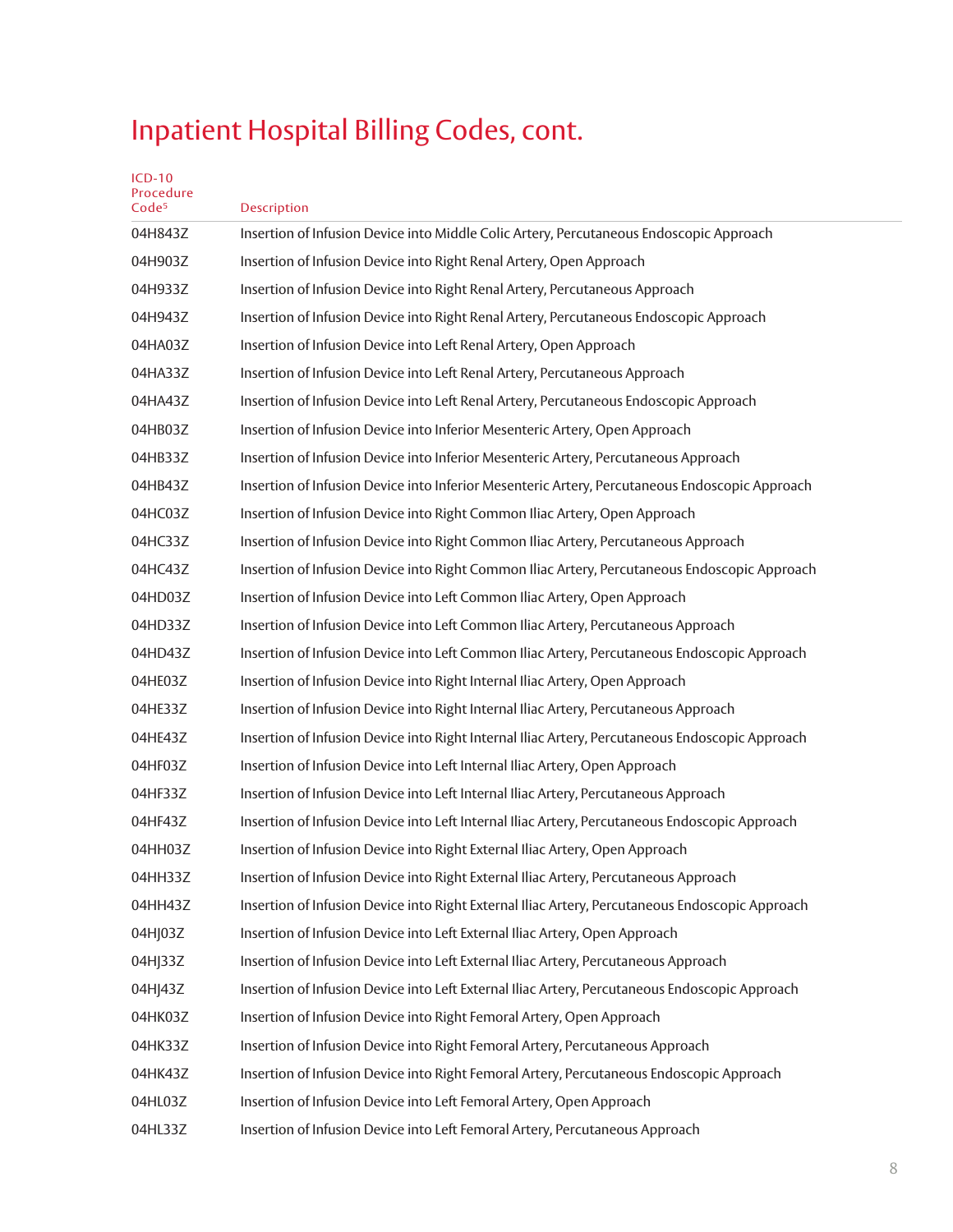| <b>ICD-10</b><br>Procedure<br>Code <sup>5</sup> | Description                                                                                       |
|-------------------------------------------------|---------------------------------------------------------------------------------------------------|
| 04HM03Z                                         | Insertion of Infusion Device into Right Popliteal Artery, Open Approach                           |
| 04HM33Z                                         | Insertion of Infusion Device into Right Popliteal Artery, Percutaneous Approach                   |
| 04HM43Z                                         | Insertion of Infusion Device into Right Popliteal Artery, Percutaneous Endoscopic Approach        |
| 04HN03Z                                         | Insertion of Infusion Device into Left Popliteal Artery, Open Approach                            |
| 04HN33Z                                         | Insertion of Infusion Device into Left Popliteal Artery, Percutaneous Approach                    |
| 04HN43Z                                         | Insertion of Infusion Device into Left Popliteal Artery, Percutaneous Endoscopic Approach         |
| 04HP03Z                                         | Insertion of Infusion Device into Right Anterior Tibial Artery, Open Approach                     |
| 04HP33Z                                         | Insertion of Infusion Device into Right Anterior Tibial Artery, Percutaneous Approach             |
| 04HP43Z                                         | Insertion of Infusion Device into Right Anterior Tibial Artery, Percutaneous Endoscopic Approach  |
| 04HQ03Z                                         | Insertion of Infusion Device into Left Anterior Tibial Artery, Open Approach                      |
| 04HQ33Z                                         | Insertion of Infusion Device into Left Anterior Tibial Artery, Percutaneous Approach              |
| 04HQ43Z                                         | Insertion of Infusion Device into Left Anterior Tibial Artery, Percutaneous Endoscopic Approach   |
| 04HR03Z                                         | Insertion of Infusion Device into Right Posterior Tibial Artery, Open Approach                    |
| 04HR33Z                                         | Insertion of Infusion Device into Right Posterior Tibial Artery, Percutaneous Approach            |
| 04HR43Z                                         | Insertion of Infusion Device into Right Posterior Tibial Artery, Percutaneous Endoscopic Approach |
| 04HS03Z                                         | Insertion of Infusion Device into Left Posterior Tibial Artery, Open Approach                     |
| 04HS33Z                                         | Insertion of Infusion Device into Left Posterior Tibial Artery, Percutaneous Approach             |
| 04HS43Z                                         | Insertion of Infusion Device into Left Posterior Tibial Artery, Percutaneous Endoscopic Approach  |
| 04HT03Z                                         | Insertion of Infusion Device into Right Peroneal Artery, Open Approach                            |
| 04HT33Z                                         | Insertion of Infusion Device into Right Peroneal Artery, Percutaneous Approach                    |
| 04HT43Z                                         | Insertion of Infusion Device into Right Peroneal Artery, Percutaneous Endoscopic Approach         |
| 04HU03Z                                         | Insertion of Infusion Device into Left Peroneal Artery, Open Approach                             |
| 04HU33Z                                         | Insertion of Infusion Device into Left Peroneal Artery, Percutaneous Approach                     |
| 04HU43Z                                         | Insertion of Infusion Device into Left Peroneal Artery, Percutaneous Endoscopic Approach          |
| 04HV03Z                                         | Insertion of Infusion Device into Right Foot Artery, Open Approach                                |
| 04HV33Z                                         | Insertion of Infusion Device into Right Foot Artery, Percutaneous Approach                        |
| 04HV43Z                                         | Insertion of Infusion Device into Right Foot Artery, Percutaneous Endoscopic Approach             |
| 04HW03Z                                         | Insertion of Infusion Device into Left Foot Artery, Open Approach                                 |
| 04HW33Z                                         | Insertion of Infusion Device into Left Foot Artery, Percutaneous Approach                         |
| 04HW43Z                                         | Insertion of Infusion Device into Left Foot Artery, Percutaneous Endoscopic Approach              |
| 04HY03Z                                         | Insertion of Infusion Device into Lower Artery, Open Approach                                     |
| 04HY33Z                                         | Insertion of Infusion Device into Lower Artery, Percutaneous Approach                             |
| 04HY43Z                                         | Insertion of Infusion Device into Lower Artery, Percutaneous Endoscopic Approach                  |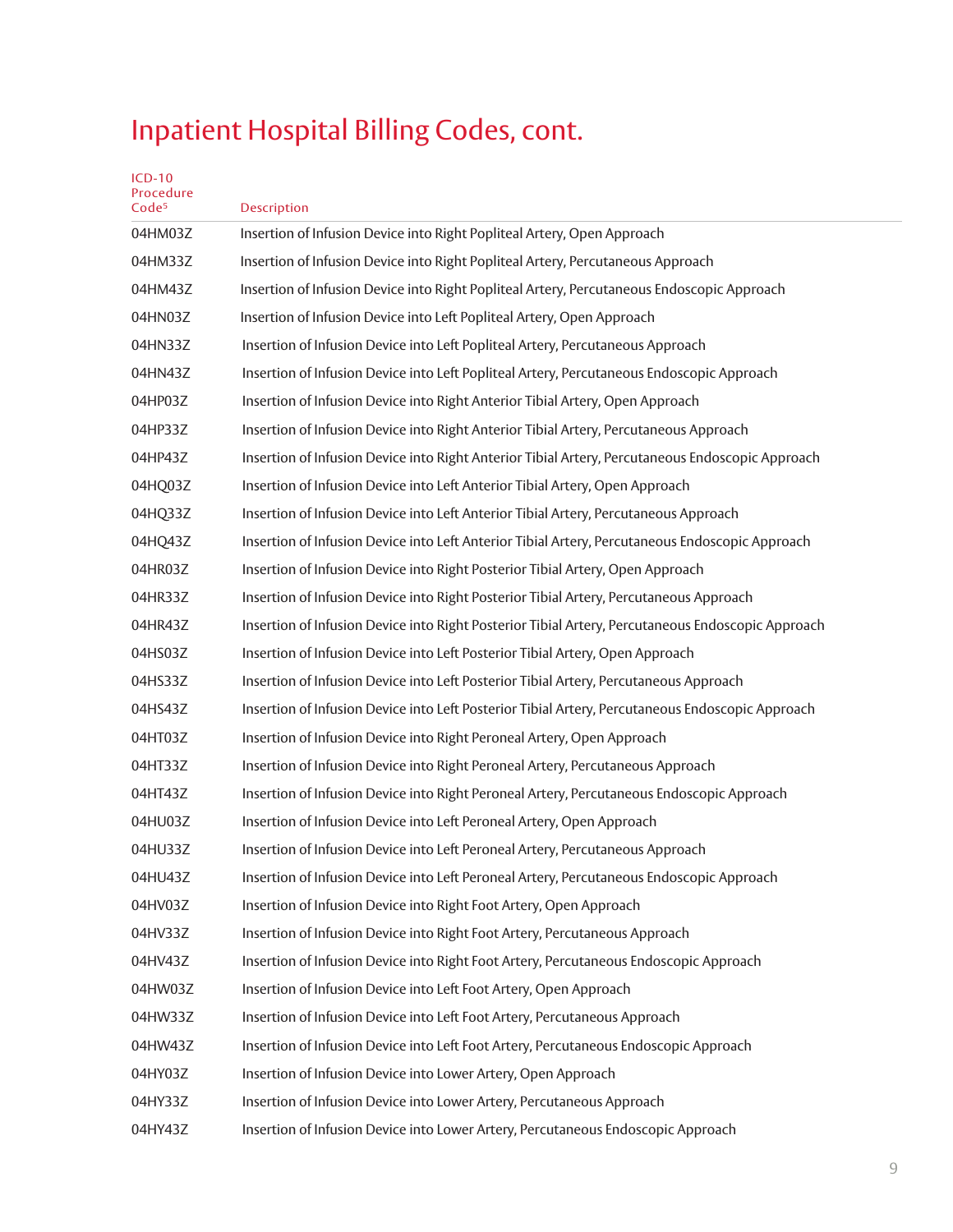| <b>ICD-10</b><br>Procedure<br>Code <sup>5</sup> | Description                                                                               |
|-------------------------------------------------|-------------------------------------------------------------------------------------------|
| 05H033Z                                         | Insertion of Infusion Device into Azygos Vein, Percutaneous Approach                      |
| 05H043Z                                         | Insertion of Infusion Device into Azygos Vein, Percutaneous Endoscopic Approach           |
| 05H103Z                                         | Insertion of Infusion Device into Hemiazygos Vein, Open Approach                          |
| 05H133Z                                         | Insertion of Infusion Device into Hemiazygos Vein, Percutaneous Approach                  |
| 05H143Z                                         | Insertion of Infusion Device into Hemiazygos Vein, Percutaneous Endoscopic Approach       |
| 05H303Z                                         | Insertion of Infusion Device into Right Innominate Vein, Open Approach                    |
| 05H333Z                                         | Insertion of Infusion Device into Right Innominate Vein, Percutaneous Approach            |
| 05H343Z                                         | Insertion of Infusion Device into Right Innominate Vein, Percutaneous Endoscopic Approach |
| 05H403Z                                         | Insertion of Infusion Device into Left Innominate Vein, Open Approach                     |
| 05H433Z                                         | Insertion of Infusion Device into Left Innominate Vein, Percutaneous Approach             |
| 05H443Z                                         | Insertion of Infusion Device into Left Innominate Vein, Percutaneous Endoscopic Approach  |
| 05H503Z                                         | Insertion of Infusion Device into Right Subclavian Vein, Open Approach                    |
| 05H533Z                                         | Insertion of Infusion Device into Right Subclavian Vein, Percutaneous Approach            |
| 05H543Z                                         | Insertion of Infusion Device into Right Subclavian Vein, Percutaneous Endoscopic Approach |
| 05H603Z                                         | Insertion of Infusion Device into Left Subclavian Vein, Open Approach                     |
| 05H633Z                                         | Insertion of Infusion Device into Left Subclavian Vein, Percutaneous Approach             |
| 05H643Z                                         | Insertion of Infusion Device into Left Subclavian Vein, Percutaneous Endoscopic Approach  |
| 05H703Z                                         | Insertion of Infusion Device into Right Axillary Vein, Open Approach                      |
| 05H733Z                                         | Insertion of Infusion Device into Right Axillary Vein, Percutaneous Approach              |
| 05H743Z                                         | Insertion of Infusion Device into Right Axillary Vein, Percutaneous Endoscopic Approach   |
| 05H803Z                                         | Insertion of Infusion Device into Left Axillary Vein, Open Approach                       |
| 05H833Z                                         | Insertion of Infusion Device into Left Axillary Vein, Percutaneous Approach               |
| 05H843Z                                         | Insertion of Infusion Device into Left Axillary Vein, Percutaneous Endoscopic Approach    |
| 05H903Z                                         | Insertion of Infusion Device into Right Brachial Vein, Open Approach                      |
| 05H933Z                                         | Insertion of Infusion Device into Right Brachial Vein, Percutaneous Approach              |
| 05H943Z                                         | Insertion of Infusion Device into Right Brachial Vein, Percutaneous Endoscopic Approach   |
| 05HA03Z                                         | Insertion of Infusion Device into Left Brachial Vein, Open Approach                       |
| 05HA33Z                                         | Insertion of Infusion Device into Left Brachial Vein, Percutaneous Approach               |
| 05HA43Z                                         | Insertion of Infusion Device into Left Brachial Vein, Percutaneous Endoscopic Approach    |
| 05HB03Z                                         | Insertion of Infusion Device into Right Basilic Vein, Open Approach                       |
| 05HB33Z                                         | Insertion of Infusion Device into Right Basilic Vein, Percutaneous Approach               |
| 05HB43Z                                         | Insertion of Infusion Device into Right Basilic Vein, Percutaneous Endoscopic Approach    |
| 05HC03Z                                         | Insertion of Infusion Device into Left Basilic Vein, Open Approach                        |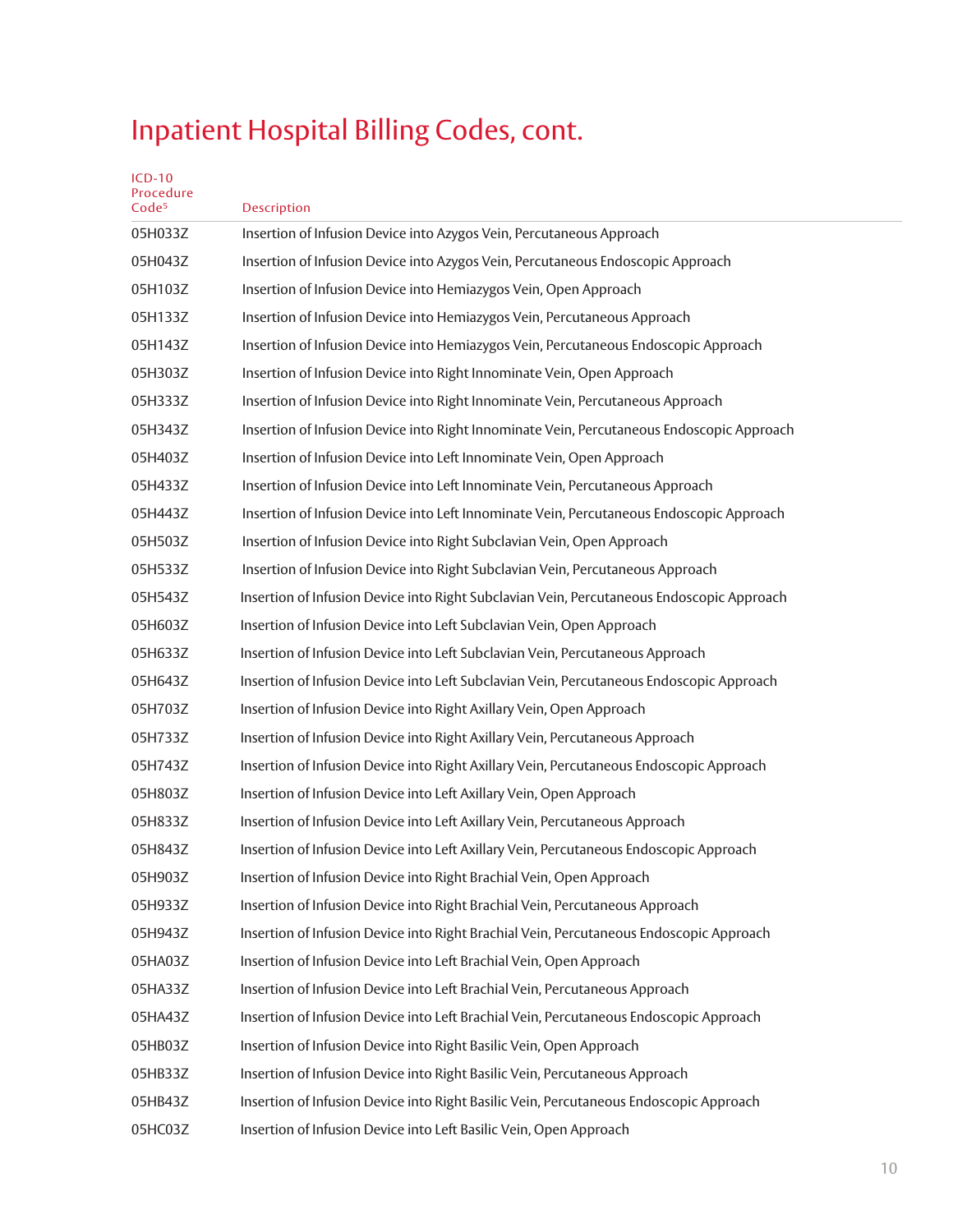| <b>ICD-10</b><br>Procedure<br>Code <sup>5</sup> | Description                                                                                     |
|-------------------------------------------------|-------------------------------------------------------------------------------------------------|
| 05HC43Z                                         | Insertion of Infusion Device into Left Basilic Vein, Percutaneous Endoscopic Approach           |
| 05HD03Z                                         | Insertion of Infusion Device into Right Cephalic Vein, Open Approach                            |
| 05HD33Z                                         | Insertion of Infusion Device into Right Cephalic Vein, Percutaneous Approach                    |
| 05HD43Z                                         | Insertion of Infusion Device into Right Cephalic Vein, Percutaneous Endoscopic Approach         |
| 05HF03Z                                         | Insertion of Infusion Device into Left Cephalic Vein, Open Approach                             |
| 05HF33Z                                         | Insertion of Infusion Device into Left Cephalic Vein, Percutaneous Approach                     |
| 05HF43Z                                         | Insertion of Infusion Device into Left Cephalic Vein, Percutaneous Endoscopic Approach          |
| 05HG03Z                                         | Insertion of Infusion Device into Right Hand Vein, Open Approach                                |
| 05HG33Z                                         | Insertion of Infusion Device into Right Hand Vein, Percutaneous Approach                        |
| 05HG43Z                                         | Insertion of Infusion Device into Right Hand Vein, Percutaneous Endoscopic Approach             |
| 05HH03Z                                         | Insertion of Infusion Device into Left Hand Vein, Open Approach                                 |
| 05HH33Z                                         | Insertion of Infusion Device into Left Hand Vein, Percutaneous Approach                         |
| 05HH43Z                                         | Insertion of Infusion Device into Left Hand Vein, Percutaneous Endoscopic Approach              |
| 05HL03Z                                         | Insertion of Infusion Device into Intracranial Vein, Open Approach                              |
| 05HL33Z                                         | Insertion of Infusion Device into Intracranial Vein, Percutaneous Approach                      |
| 05HL43Z                                         | Insertion of Infusion Device into Intracranial Vein, Percutaneous Endoscopic Approach           |
| 05HM03Z                                         | Insertion of Infusion Device into Right Internal Jugular Vein, Open Approach                    |
| 05HM33Z                                         | Insertion of Infusion Device into Right Internal Jugular Vein, Percutaneous Approach            |
| 05HM43Z                                         | Insertion of Infusion Device into Right Internal Jugular Vein, Percutaneous Endoscopic Approach |
| 05HN03Z                                         | Insertion of Infusion Device into Left Internal Jugular Vein, Open Approach                     |
| 05HN33Z                                         | Insertion of Infusion Device into Left Internal Jugular Vein, Percutaneous Approach             |
| 05HN43Z                                         | Insertion of Infusion Device into Left Internal Jugular Vein, Percutaneous Endoscopic Approach  |
| 05HP03Z                                         | Insertion of Infusion Device into Right External Jugular Vein, Open Approach                    |
| 05HP33Z                                         | Insertion of Infusion Device into Right External Jugular Vein, Percutaneous Approach            |
| 05HP43Z                                         | Insertion of Infusion Device into Right External Jugular Vein, Percutaneous Endoscopic Approach |
| 05HQ03Z                                         | Insertion of Infusion Device into Left External Jugular Vein, Open Approach                     |
| 05HQ33Z                                         | Insertion of Infusion Device into Left External Jugular Vein, Percutaneous Approach             |
| 05HQ43Z                                         | Insertion of Infusion Device into Left External Jugular Vein, Percutaneous Endoscopic Approach  |
| 05HR03Z                                         | Insertion of Infusion Device into Right Vertebral Vein, Open Approach                           |
| 05HR33Z                                         | Insertion of Infusion Device into Right Vertebral Vein, Percutaneous Approach                   |
| 05HR43Z                                         | Insertion of Infusion Device into Right Vertebral Vein, Percutaneous Endoscopic Approach        |
| 05HS03Z                                         | Insertion of Infusion Device into Left Vertebral Vein, Open Approach                            |
| 05HS33Z                                         | Insertion of Infusion Device into Left Vertebral Vein, Percutaneous Approach                    |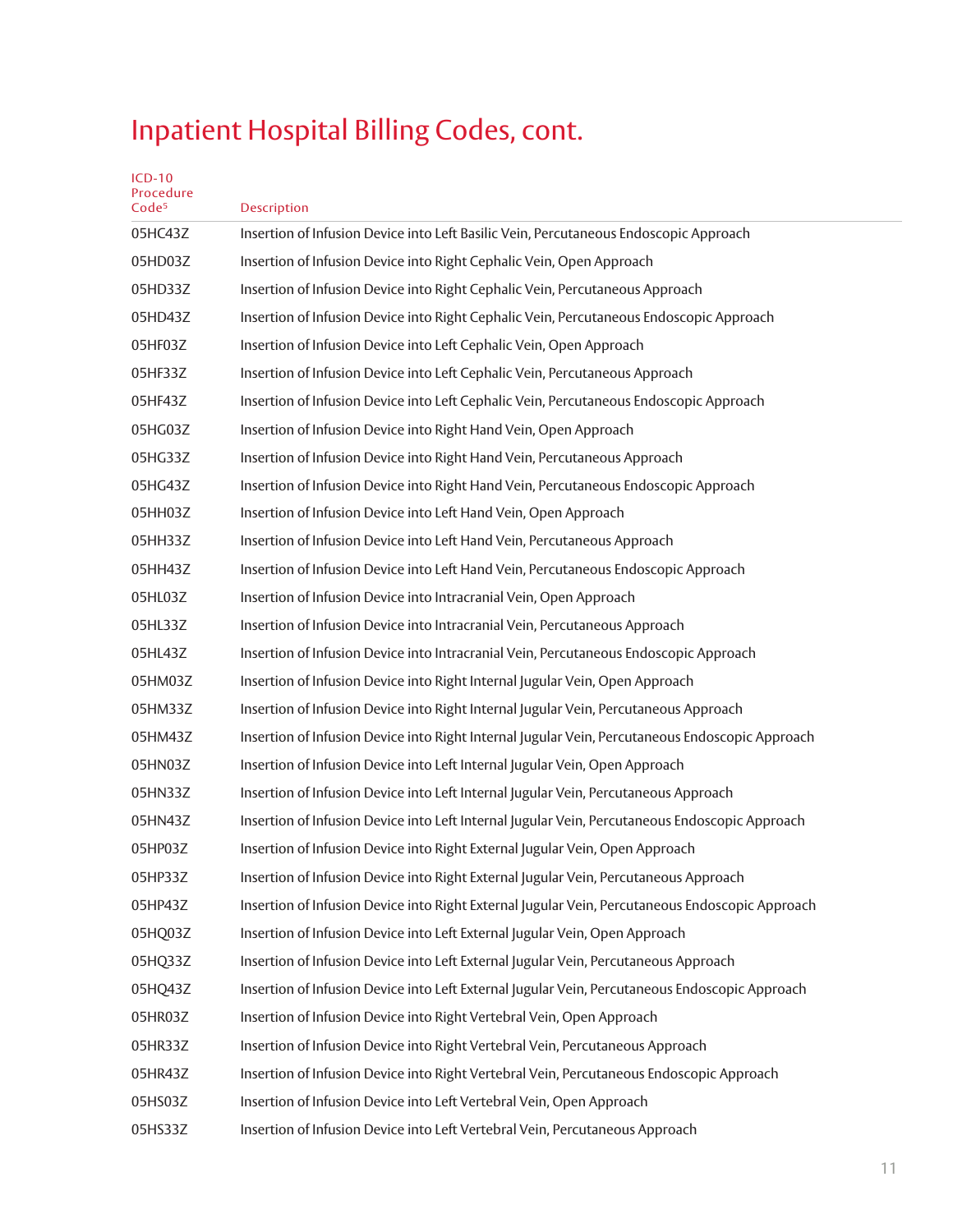| <b>ICD-10</b><br>Procedure<br>Code <sup>5</sup> | Description                                                                                  |
|-------------------------------------------------|----------------------------------------------------------------------------------------------|
| 05HT03Z                                         | Insertion of Infusion Device into Right Face Vein, Open Approach                             |
| 05HT33Z                                         | Insertion of Infusion Device into Right Face Vein, Percutaneous Approach                     |
| 05HT43Z                                         | Insertion of Infusion Device into Right Face Vein, Percutaneous Endoscopic Approach          |
| 05HV03Z                                         | Insertion of Infusion Device into Left Face Vein, Open Approach                              |
| 05HV33Z                                         | Insertion of Infusion Device into Left Face Vein, Percutaneous Approach                      |
| 05HV43Z                                         | Insertion of Infusion Device into Left Face Vein, Percutaneous Endoscopic Approach           |
| 05HY03Z                                         | Insertion of Infusion Device into Upper Vein, Open Approach                                  |
| 05HY33Z                                         | Insertion of Infusion Device into Upper Vein, Percutaneous Approach                          |
| 05HY43Z                                         | Insertion of Infusion Device into Upper Vein, Percutaneous Endoscopic Approach               |
| 06H003Z                                         | Insertion of Infusion Device into Inferior Vena Cava, Open Approach                          |
| 06H033Z                                         | Insertion of Infusion Device into Inferior Vena Cava, Percutaneous Approach                  |
| 06H043Z                                         | Insertion of Infusion Device into Inferior Vena Cava, Percutaneous Endoscopic Approach       |
| 06H103Z                                         | Insertion of Infusion Device into Splenic Vein, Open Approach                                |
| 06H133Z                                         | Insertion of Infusion Device into Splenic Vein, Percutaneous Approach                        |
| 06H143Z                                         | Insertion of Infusion Device into Splenic Vein, Percutaneous Endoscopic Approach             |
| 06H203Z                                         | Insertion of Infusion Device into Gastric Vein, Open Approach                                |
| 06H233Z                                         | Insertion of Infusion Device into Gastric Vein, Percutaneous Approach                        |
| 06H243Z                                         | Insertion of Infusion Device into Gastric Vein, Percutaneous Endoscopic Approach             |
| 06H303Z                                         | Insertion of Infusion Device into Esophageal Vein, Open Approach                             |
| 06H333Z                                         | Insertion of Infusion Device into Esophageal Vein, Percutaneous Approach                     |
| 06H343Z                                         | Insertion of Infusion Device into Esophageal Vein, Percutaneous Endoscopic Approach          |
| 06H403Z                                         | Insertion of Infusion Device into Hepatic Vein, Open Approach                                |
| 06H433Z                                         | Insertion of Infusion Device into Hepatic Vein, Percutaneous Approach                        |
| 06H443Z                                         | Insertion of Infusion Device into Hepatic Vein, Percutaneous Endoscopic Approach             |
| 06H503Z                                         | Insertion of Infusion Device into Superior Mesenteric Vein, Open Approach                    |
| 06H533Z                                         | Insertion of Infusion Device into Superior Mesenteric Vein, Percutaneous Approach            |
| 06H543Z                                         | Insertion of Infusion Device into Superior Mesenteric Vein, Percutaneous Endoscopic Approach |
| 06H603Z                                         | Insertion of Infusion Device into Inferior Mesenteric Vein, Open Approach                    |
| 06H633Z                                         | Insertion of Infusion Device into Inferior Mesenteric Vein, Percutaneous Approach            |
| 06H643Z                                         | Insertion of Infusion Device into Inferior Mesenteric Vein, Percutaneous Endoscopic Approach |
| 06H703Z                                         | Insertion of Infusion Device into Colic Vein, Open Approach                                  |
| 06H733Z                                         | Insertion of Infusion Device into Colic Vein, Percutaneous Approach                          |
| 06H743Z                                         | Insertion of Infusion Device into Colic Vein, Percutaneous Endoscopic Approach               |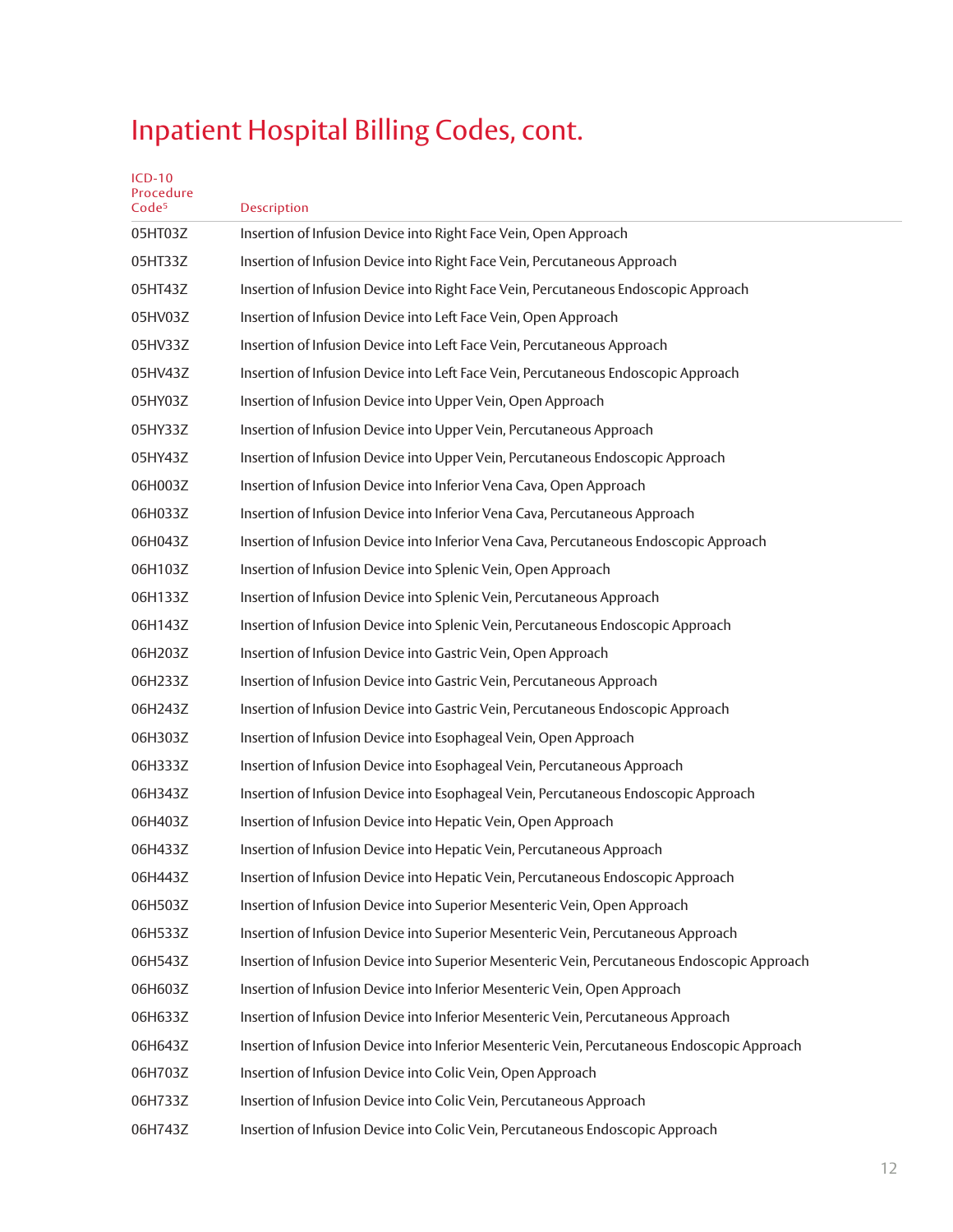| Procedure<br>Code <sup>5</sup> | Description                                                                                   |
|--------------------------------|-----------------------------------------------------------------------------------------------|
| 06H833Z                        | Insertion of Infusion Device into Portal Vein, Percutaneous Approach                          |
| 06H843Z                        | Insertion of Infusion Device into Portal Vein, Percutaneous Endoscopic Approach               |
| 06H903Z                        | Insertion of Infusion Device into Right Renal Vein, Open Approach                             |
| 06H933Z                        | Insertion of Infusion Device into Right Renal Vein, Percutaneous Approach                     |
| 06H943Z                        | Insertion of Infusion Device into Right Renal Vein, Percutaneous Endoscopic Approach          |
| 06HB03Z                        | Insertion of Infusion Device into Left Renal Vein, Open Approach                              |
| 06HB33Z                        | Insertion of Infusion Device into Left Renal Vein, Percutaneous Approach                      |
| 06HB43Z                        | Insertion of Infusion Device into Left Renal Vein, Percutaneous Endoscopic Approach           |
| 06HC03Z                        | Insertion of Infusion Device into Right Common Iliac Vein, Open Approach                      |
| 06HC33Z                        | Insertion of Infusion Device into Right Common Iliac Vein, Percutaneous Approach              |
| 06HC43Z                        | Insertion of Infusion Device into Right Common Iliac Vein, Percutaneous Endoscopic Approach   |
| 06HD03Z                        | Insertion of Infusion Device into Left Common Iliac Vein, Open Approach                       |
| 06HD33Z                        | Insertion of Infusion Device into Left Common Iliac Vein, Percutaneous Approach               |
| 06HD43Z                        | Insertion of Infusion Device into Left Common Iliac Vein, Percutaneous Endoscopic Approach    |
| 06HF03Z                        | Insertion of Infusion Device into Right External Iliac Vein, Open Approach                    |
| 06HF33Z                        | Insertion of Infusion Device into Right External Iliac Vein, Percutaneous Approach            |
| 06HF43Z                        | Insertion of Infusion Device into Right External Iliac Vein, Percutaneous Endoscopic Approach |
| 06HG03Z                        | Insertion of Infusion Device into Left External Iliac Vein, Open Approach                     |
| 06HG33Z                        | Insertion of Infusion Device into Left External Iliac Vein, Percutaneous Approach             |
| 06HG43Z                        | Insertion of Infusion Device into Left External Iliac Vein, Percutaneous Endoscopic Approach  |
| 06HH03Z                        | Insertion of Infusion Device into Right Hypogastric Vein, Open Approach                       |
| 06HH33Z                        | Insertion of Infusion Device into Right Hypogastric Vein, Percutaneous Approach               |
| 06HH43Z                        | Insertion of Infusion Device into Right Hypogastric Vein, Percutaneous Endoscopic Approach    |
| 06HJ03Z                        | Insertion of Infusion Device into Left Hypogastric Vein, Open Approach                        |
| 06HJ33Z                        | Insertion of Infusion Device into Left Hypogastric Vein, Percutaneous Approach                |
| 06HJ43Z                        | Insertion of Infusion Device into Left Hypogastric Vein, Percutaneous Endoscopic Approach     |
| 06HM03Z                        | Insertion of Infusion Device into Right Femoral Vein, Open Approach                           |
| 06HM33Z                        | Insertion of Infusion Device into Right Femoral Vein, Percutaneous Approach                   |
| 06HM43Z                        | Insertion of Infusion Device into Right Femoral Vein, Percutaneous Endoscopic Approach        |
| 06HN03Z                        | Insertion of Infusion Device into Left Femoral Vein, Open Approach                            |
| 06HN33Z                        | Insertion of Infusion Device into Left Femoral Vein, Percutaneous Approach                    |
| 06HN43Z                        | Insertion of Infusion Device into Left Femoral Vein, Percutaneous Endoscopic Approach         |
| 06HP03Z                        | Insertion of Infusion Device into Right Saphenous Vein, Open Approach                         |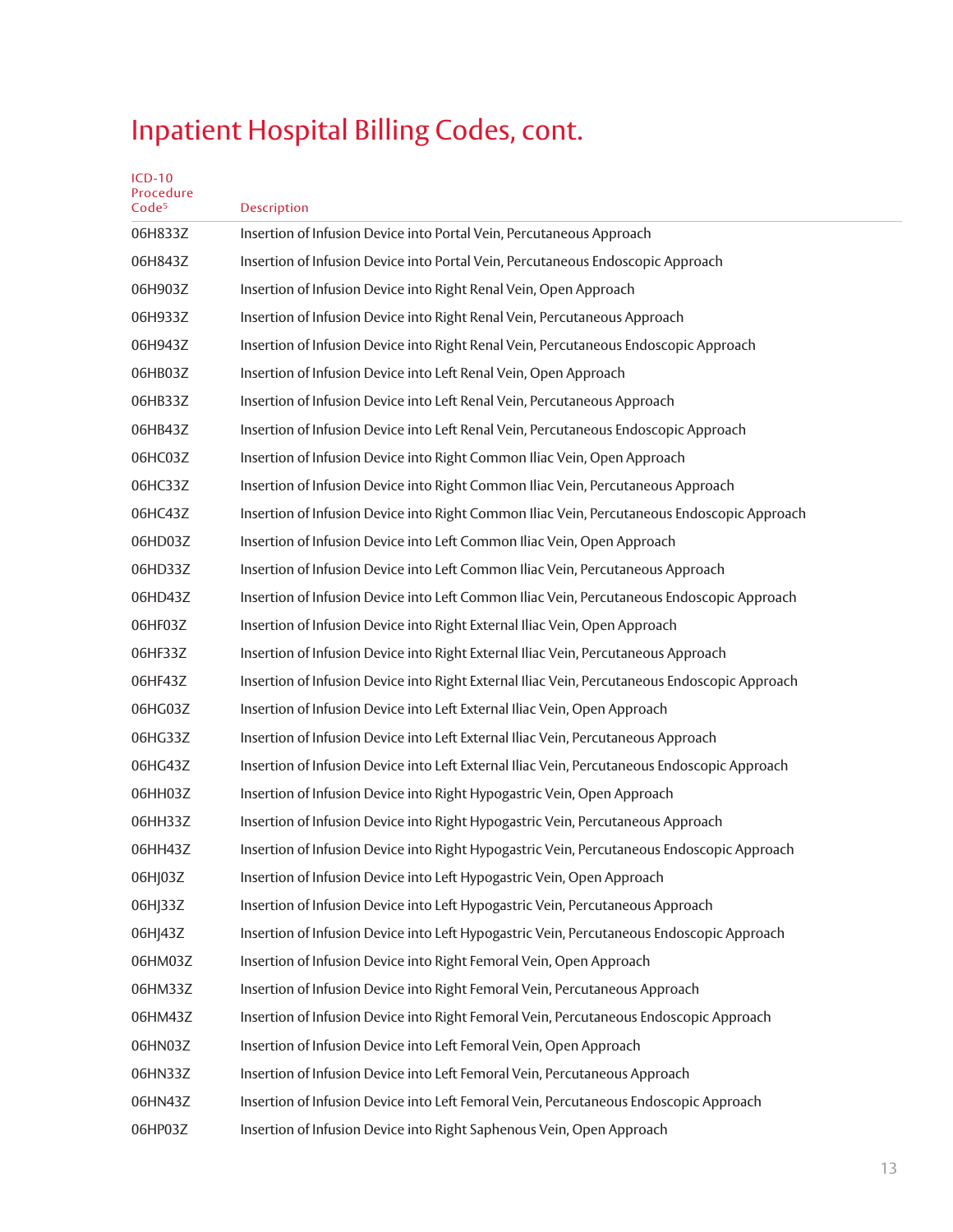| Procedure<br>Code <sup>5</sup> | Description                                                                                                                |
|--------------------------------|----------------------------------------------------------------------------------------------------------------------------|
| 06HP43Z                        | Insertion of Infusion Device into Right Saphenous Vein, Percutaneous Endoscopic Approach                                   |
| 06HQ03Z                        | Insertion of Infusion Device into Left Saphenous Vein, Open Approach                                                       |
| 06HQ33Z                        | Insertion of Infusion Device into Left Saphenous Vein, Percutaneous Approach                                               |
| 06HQ43Z                        | Insertion of Infusion Device into Left Saphenous Vein, Percutaneous Endoscopic Approach                                    |
| 06HT03Z                        | Insertion of Infusion Device into Right Foot Vein, Open Approach                                                           |
| 06HT33Z                        | Insertion of Infusion Device into Right Foot Vein, Percutaneous Approach                                                   |
| 06HT43Z                        | Insertion of Infusion Device into Right Foot Vein, Percutaneous Endoscopic Approach                                        |
| 06HV03Z                        | Insertion of Infusion Device into Left Foot Vein, Open Approach                                                            |
| 06HV33Z                        | Insertion of Infusion Device into Left Foot Vein, Percutaneous Approach                                                    |
| 06HV43Z                        | Insertion of Infusion Device into Left Foot Vein, Percutaneous Endoscopic Approach                                         |
| 06HY03Z                        | Insertion of Infusion Device into Lower Vein, Open Approach                                                                |
| 06HY33Z                        | Insertion of Infusion Device into Lower Vein, Percutaneous Approach                                                        |
| 06HY43Z                        | Insertion of Infusion Device into Lower Vein, Percutaneous Endoscopic Approach                                             |
| 0JH60XZ                        | Insertion of Tunneled Vascular Access Device into Chest Subcutaneous Tissue and Fascia,<br>Open Approach                   |
| 0JH63XZ                        | Insertion of Tunneled Vascular Access Device into Chest Subcutaneous Tissue and Fascia,<br>Percutaneous Approach           |
| 0 H80XZ                        | Insertion of Tunneled Vascular Access Device into Abdomen Subcutaneous Tissue and Fascia,<br>Open Approach                 |
| 0JH83XZ                        | Insertion of Tunneled Vascular Access Device into Abdomen Subcutaneous Tissue and Fascia,<br>Percutaneous Approach         |
| 0JHD0XZ                        | Insertion of Tunneled Vascular Access Device into Right Upper Arm Subcutaneous Tissue and Fascia,<br>Open Approach         |
| 0JHD3XZ                        | Insertion of Tunneled Vascular Access Device into Right Upper Arm Subcutaneous Tissue and Fascia,<br>Percutaneous Approach |
| 0 HF0XZ                        | Insertion of Tunneled Vascular Access Device into Left Upper Arm Subcutaneous Tissue and Fascia,<br>Open Approach          |
| 0JHF3XZ                        | Insertion of Tunneled Vascular Access Device into Left Upper Arm Subcutaneous Tissue and Fascia,<br>Percutaneous Approach  |
| 0JHG0XZ                        | Insertion of Tunneled Vascular Access Device into Right Lower Arm Subcutaneous Tissue and Fascia,<br>Open Approach         |
| 0JHG3XZ                        | Insertion of Tunneled Vascular Access Device into Right Lower Arm Subcutaneous Tissue and Fascia,<br>Percutaneous Approach |
| 0JHH0XZ                        | Insertion of Tunneled Vascular Access Device into Left Lower Arm Subcutaneous Tissue and Fascia,<br>Open Approach          |
| 0JHH3XZ                        | Insertion of Tunneled Vascular Access Device into Left Lower Arm Subcutaneous Tissue and Fascia,<br>Percutaneous Approach  |
| 0JHL0XZ                        | Insertion of Tunneled Vascular Access Device into Right Upper Leg Subcutaneous Tissue and Fascia,<br>Open Approach         |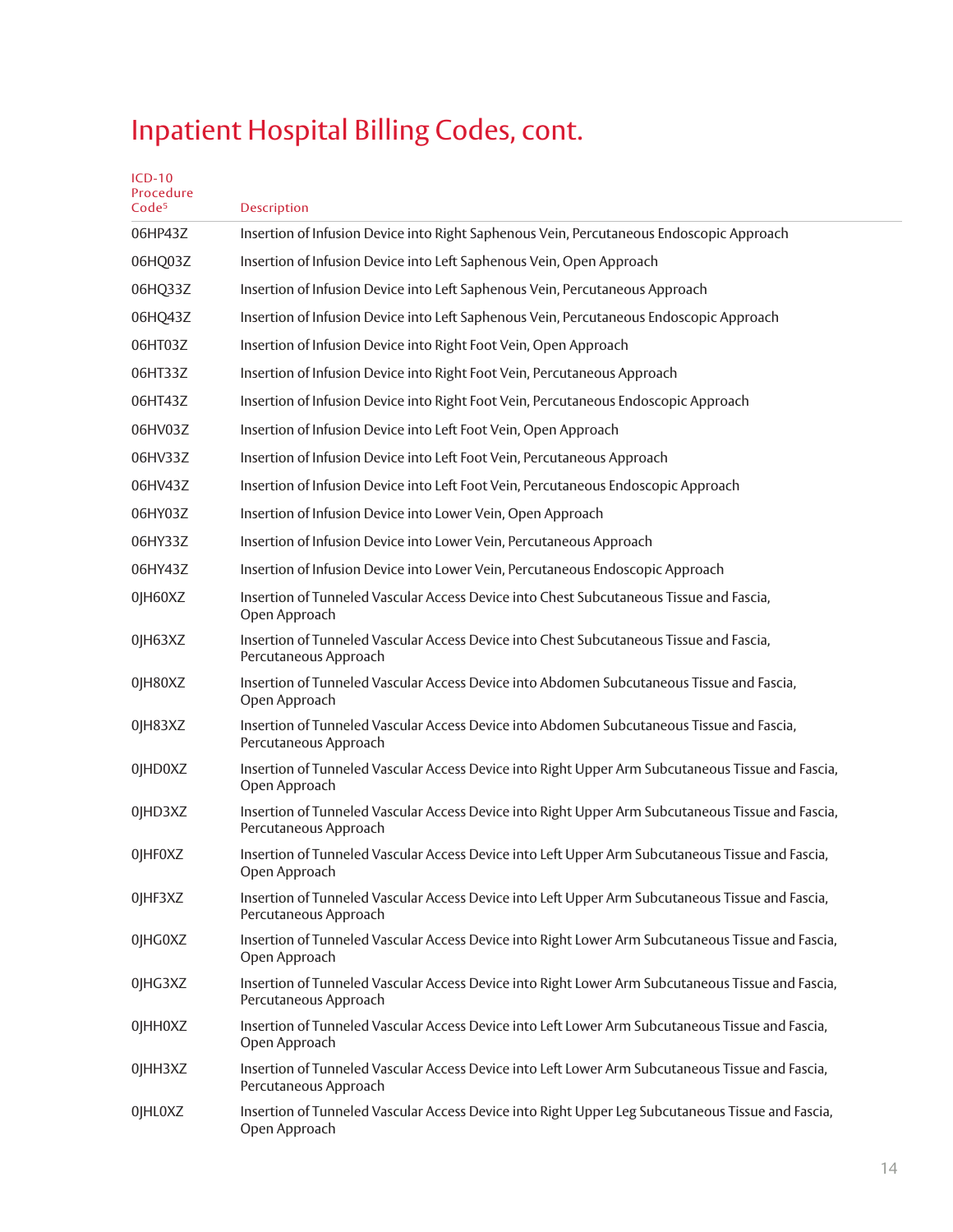| w<br>__ |  |
|---------|--|

| $ICD-10$<br>Procedure<br>Code <sup>5</sup> | <b>Description</b>                                                                                                         |
|--------------------------------------------|----------------------------------------------------------------------------------------------------------------------------|
| 0JHM0XZ                                    | Insertion of Tunneled Vascular Access Device into Left Upper Leg Subcutaneous Tissue and Fascia,<br>Open Approach          |
| 0 HM3XZ                                    | Insertion of Tunneled Vascular Access Device into Left Upper Leg Subcutaneous Tissue and Fascia,<br>Percutaneous Approach  |
| 0JHN0XZ                                    | Insertion of Tunneled Vascular Access Device into Right Lower Leg Subcutaneous Tissue and Fascia,<br>Open Approach         |
| 0JHN3XZ                                    | Insertion of Tunneled Vascular Access Device into Right Lower Leg Subcutaneous Tissue and Fascia,<br>Percutaneous Approach |
| 0JHP0XZ                                    | Insertion of Tunneled Vascular Access Device into Left Lower Leg Subcutaneous Tissue and Fascia,<br>Open Approach          |
| 0JHP3XZ                                    | Insertion of Tunneled Vascular Access Device into Left Lower Leg Subcutaneous Tissue and Fascia,<br>Percutaneous Approach  |
| 02HP00Z                                    | Insertion of Pressure Sensor Monitoring Device into Pulmonary Trunk, Open Approach                                         |
| 02HP02Z                                    | Insertion of Monitoring Device into Pulmonary Trunk, Open Approach                                                         |
| 02HP30Z                                    | Insertion of Pressure Sensor Monitoring Device into Pulmonary Trunk, Percutaneous Approach                                 |
| 02HP32Z                                    | Insertion of Monitoring Device into Pulmonary Trunk, Percutaneous Approach                                                 |
| 02HP40Z                                    | Insertion of Pressure Sensor Monitoring Device into Pulmonary Trunk, Percutaneous Endoscopic Approach                      |
| 02HP42Z                                    | Insertion of Monitoring Device into Pulmonary Trunk, Percutaneous Endoscopic Approach                                      |
| 02HQ00Z                                    | Insertion of Pressure Sensor Monitoring Device into Right Pulmonary Artery, Open Approach                                  |
| 02HQ02Z                                    | Insertion of Monitoring Device into Right Pulmonary Artery, Open Approach                                                  |
| 02HQ30Z                                    | Insertion of Pressure Sensor Monitoring Device into Right Pulmonary Artery, Percutaneous Approach                          |
| 02HQ32Z                                    | Insertion of Monitoring Device into Right Pulmonary Artery, Percutaneous Approach                                          |
| 02HQ40Z                                    | Insertion of Pressure Sensor Monitoring Device into Right Pulmonary Artery, Percutaneous<br>Endoscopic Approach            |
| 02HQ42Z                                    | Insertion of Monitoring Device into Right Pulmonary Artery, Percutaneous Endoscopic Approach                               |
| 02HR00Z                                    | Insertion of Pressure Sensor Monitoring Device into Left Pulmonary Artery, Open Approach                                   |
| 02HR02Z                                    | Insertion of Monitoring Device into Left Pulmonary Artery, Open Approach                                                   |
| 02HR30Z                                    | Insertion of Pressure Sensor Monitoring Device into Left Pulmonary Artery, Percutaneous Approach                           |
| 02HR32Z                                    | Insertion of Monitoring Device into Left Pulmonary Artery, Percutaneous Approach                                           |
| 02HR40Z                                    | Insertion of Pressure Sensor Monitoring Device into Left Pulmonary Artery, Percutaneous<br>Endoscopic Approach             |
| 02HR42Z                                    | Insertion of Monitoring Device into Left Pulmonary Artery, Percutaneous Endoscopic Approach                                |
| 4A0239Z                                    | Measurement of Cardiac Output, Percutaneous Approach                                                                       |
| 4A030JC                                    | Measurement of Arterial Pulse, Coronary, Open Approach                                                                     |
| 4A033JC                                    | Measurement of Arterial Pulse, Coronary, Percutaneous Approach                                                             |
| 4A04XB1                                    | Measurement of Venous Pressure, Peripheral, External Approach                                                              |
| 4A1209Z                                    | Monitoring of Cardiac Output, Open Approach                                                                                |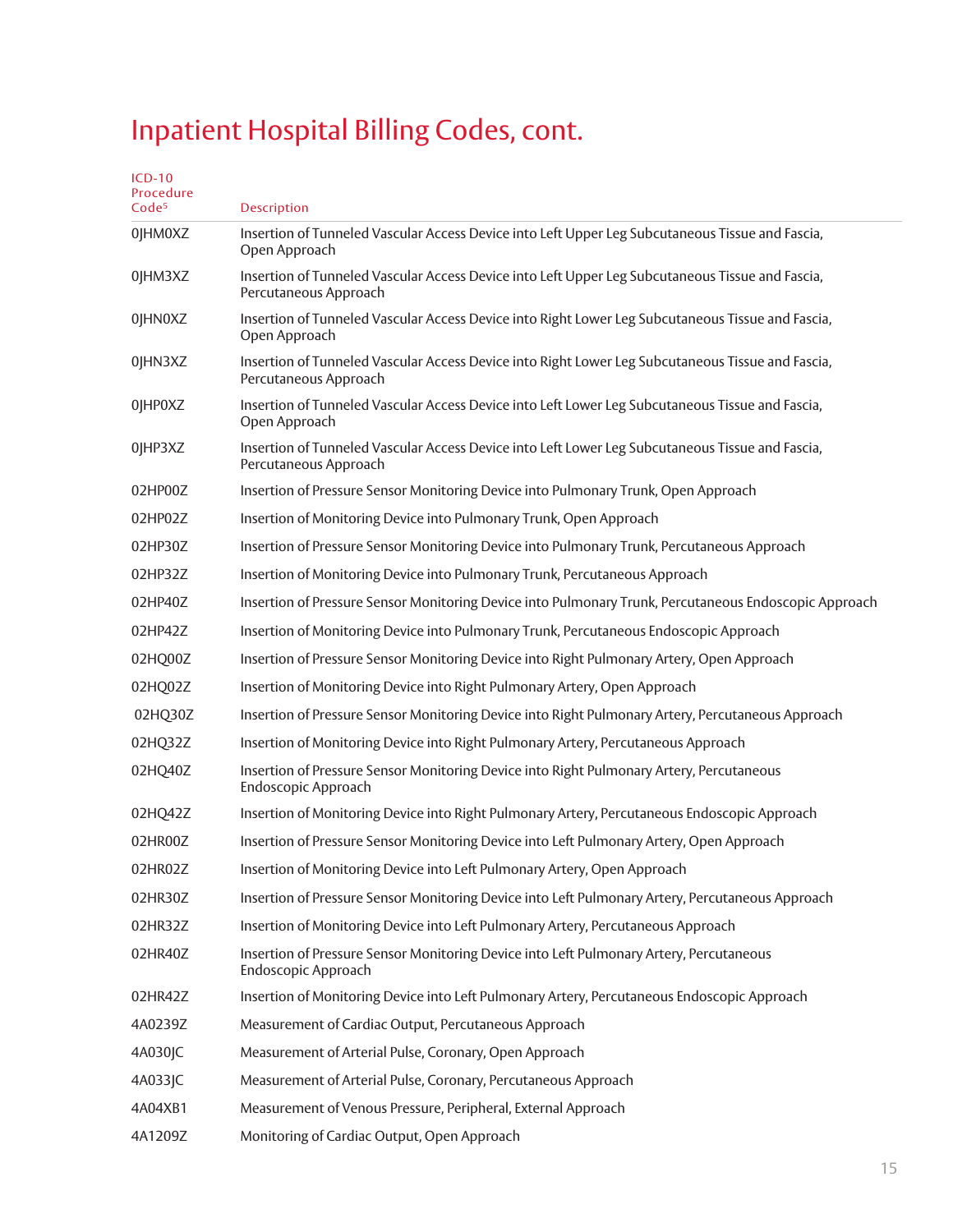| $ICD-10$<br>Procedure<br>Code <sup>5</sup> | <b>Description</b>                                               |
|--------------------------------------------|------------------------------------------------------------------|
| 4A1239Z                                    | Monitoring of Cardiac Output, Percutaneous Approach              |
| 4A13XR1                                    | Monitoring of Arterial Saturation, Peripheral, External Approach |
| 4A14XB1                                    | Monitoring of Venous Pressure, Peripheral, External Approach     |